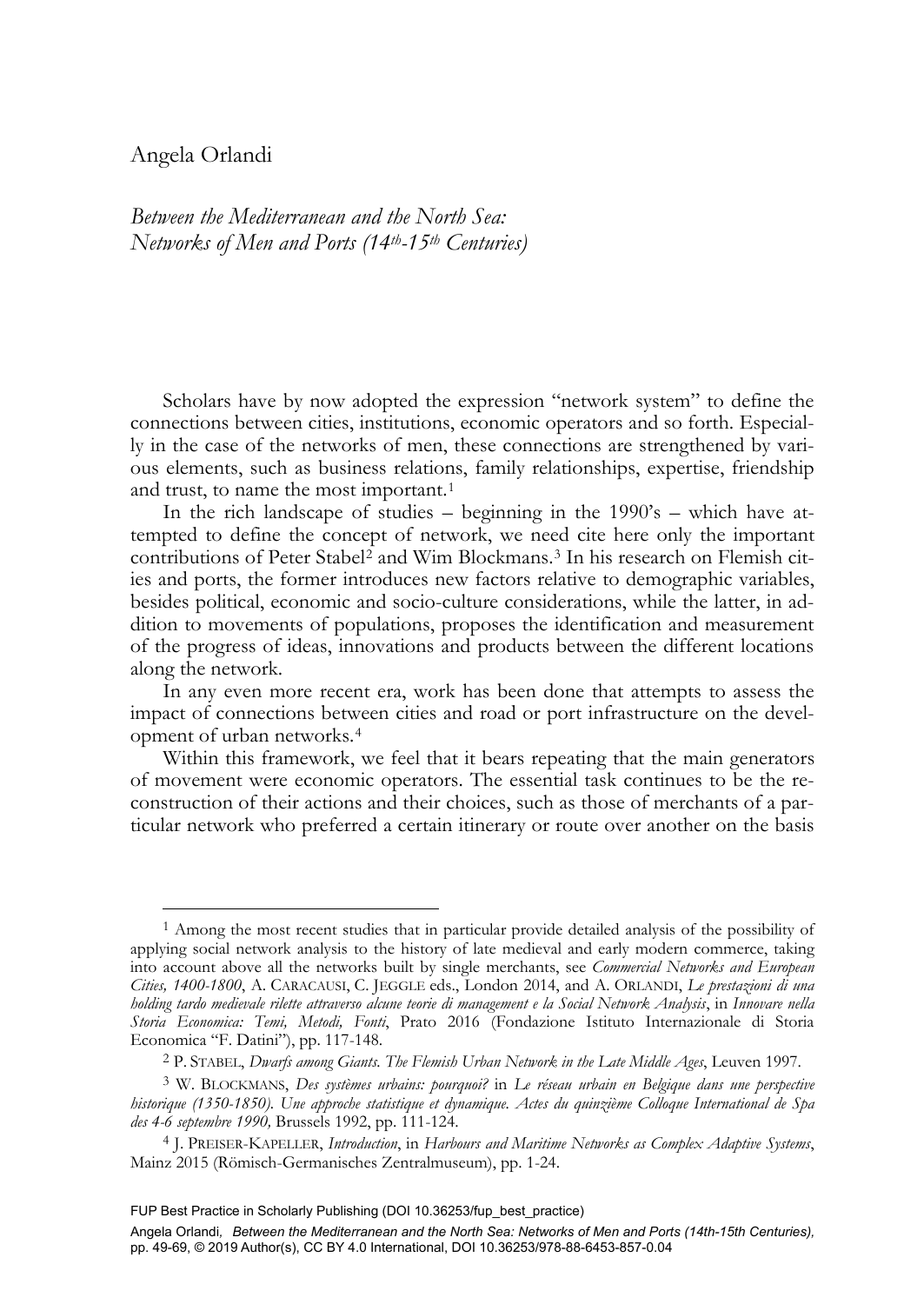of available information, choices which in turn depended on the efficiency of their networks.<sup>5</sup>

In 2013 in a paper delivered in Lisbon, Wim Blockmans indeed began a reflection on the role played by port cities in the economic and culture integration of Europe.<sup>6</sup> Two years later, a conference dedicated to the Castilian network addressed the topic from a general perspective, which moving beyond local conditions looked to ports as the impetus behind economic and social take-off, a phenomenon also evident in other maritime or land regions. The reconstruction proposed by the organizers touched on many themes, taking its cue from the administrative framework, with particular attention paid to legislation. The study then moved on to examine transportation and communication and ended by inquiring into the commercial and human relationships that emerged from port traffic.<sup>7</sup> More recently, Blockmans, together with Mikhail Krom and Justyna Wubs-Mrozewicz, has proposed an equally pluralistic approach, but extended to the broader European context. That essay analyzes the connections between cities, emphasizing that their institutional evolution was translated into maritime traffic and mercantile exchanges along the coasts of Europe. They thereby recommend a further examination of the topic in terms of financial activities, juridical norms, languages, architectural models and navigational routes. In other words, these writers have attempted to define the development of relations between ports, coasts, commercial routes, market hierarchies and urban networks, linking these to the "circumnavigating economy" proposed by Braudel.<sup>8</sup>

As hubs of a dense network, ports guaranteed connections between regions and areas quite distant from one another or separated by barriers of various kinds. Indeed the theme of communication is the only area of study that apparently presents no obstacles to viewing the Mediterranean as a unity, as is evidenced even in the evocative and controversial study of Peregrine Horden and Nicholas Purcell.<sup>9</sup> If these two scholars, in contraposition to Fernand Braudel, maintain that the Mediterranean is "a corrupting sea" in that it is surrounded by different microcosms subject to easy division, they nonetheless use Braudel's concept of connection to argue a kind of paradox: in the condition of immanent fragmentation, the simplicity

j

<sup>5</sup> On these topics see A. ORLANDI, *Networks and Commercial Penetration Models in the Late Medieval Mediterranean: Revisiting the Datini*, in *Commercial Networks*, cit., pp. 81-106; EADEM, *A Man from Prato in the Maestrazgo. Tuccio di Gennaio, Wool Merchant*, in *Francesco di Marco Datini. The Man the Merchant*, ed. G. Nigro, Prato-Florence 2010 (Fondazione Istituto Internazionale di Storia Economica "F. Datini" – FUP), pp. 377-383; EADEM, *Le prestazioni di una holding*, cit., pp. 117-148.

<sup>6</sup> W. BLOCKMANS, *L'unification européenne par les circuits portuaires*, in *La ville médiévale en débat*, A. AGUIAR ANDRADE, A. MILLÁN DA COSTA eds., Lisbon 2014 (Instituto de Estudios Medievais de la

<sup>&</sup>lt;sup>7</sup> E. AZNAR VALLEJO, R.J. GONZÁLEZ ZALACAIN, *Prólogo, De mar a mar. Los puertos castellanos en la Baja Edad Media*, Santa Cruz de Tenerife 2015 (Servicio de Publicaciones Universidad de La Laguna), pp. 11-13.

<sup>8</sup> W. BLOCKMANS, M. KROM, J. WUBS-MROZEWICZ, *Maritime trade around Europe 1300-1600*, in *The Routledge Handbook of Maritime Trade Around Europe 1300-1600*, W. BLOCKMANS, M. KROM, J. WUBS-MROZEWICZ eds., New York 2017, pp. 3-4.

<sup>9</sup> P. HORDEN, N. PURCELL, *The corrupting sea. A study of Mediterranean history*, Oxford 2000.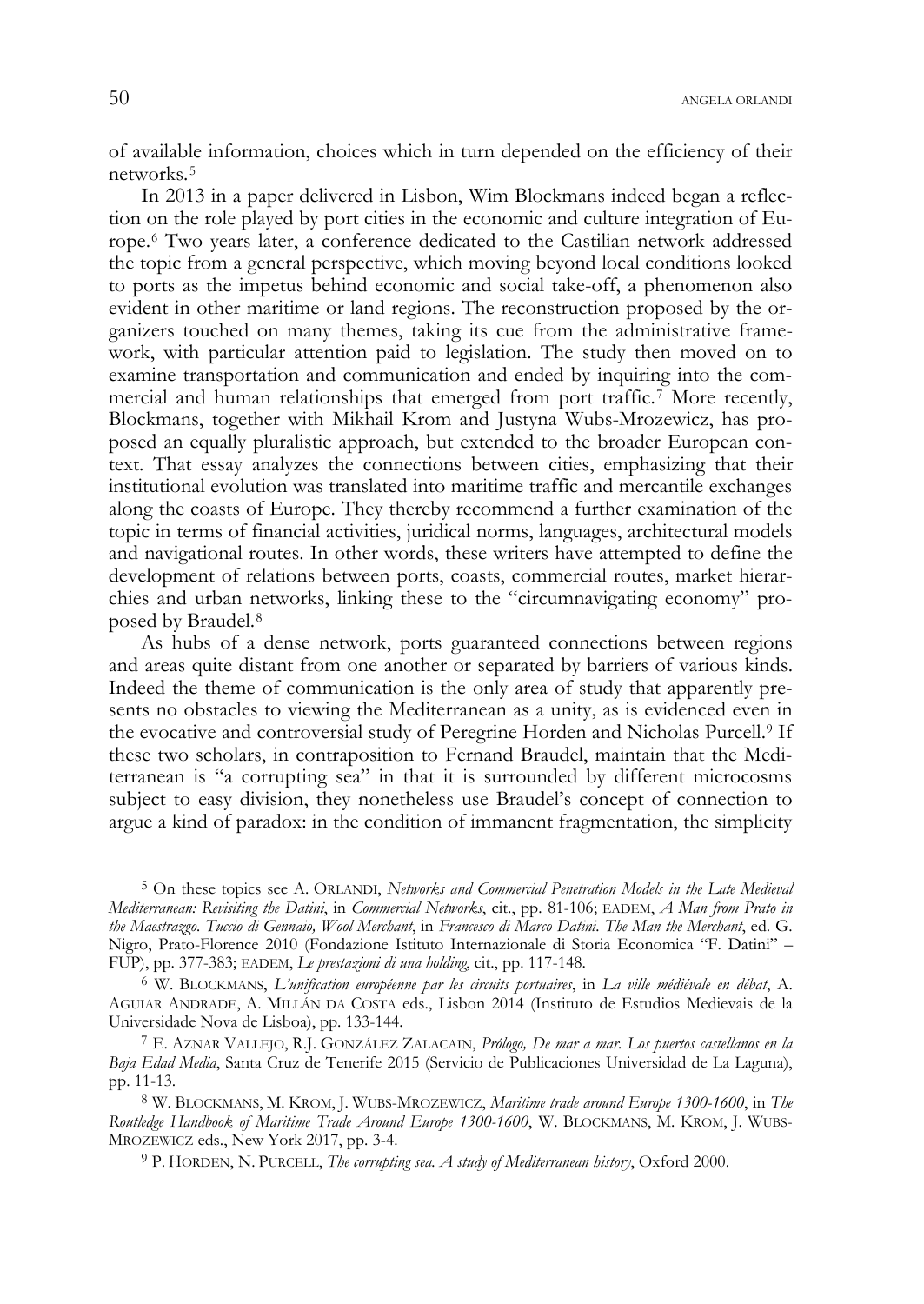j

of connections between ports and therefore of interior traffic confer the character of substantial unity upon the great sea. $10$ 

These reflections suggest that we need to reconsider the concept of borders. Administrative, political, social, religious, geographic and economic borders were continuously overcome by the movement of men with their cultures, of pilgrims with their religions, of artisans with their skills, and of merchants with their goods. This phenomenon occurred both by land and by sea. Thus the Mediterranean, the Atlantic and the North Sea were crossed by ships that moved from one shore to another, conveying transnational subjects thanks to whose constant comings and goings we have been able to create areas of contiguity, proximity and exchange.<sup>11</sup>

This essay forms part of this historiographic framework, focusing on the relations that were established between ports, understood as hubs of multiple commercial routes. Our study aims to assess the role of maritime connections in the process of economic integration and cultural influences between different bodies of water. In particular, our analysis will attempt to identify the forms and connections between the various ports of the western Mediterranean, where ships sailing under a great variety of flags arrived and departed, and the ports of Bruges, Southampton and London. This inquiry will be carried out by paying particular attention to the ports of Barcelona, Valencia and Palma de Mallorca, required stopping points for most ships headed toward the North Sea.

The documentation used for this study primarily consists of commercial correspondence and account books from the companies of Francesco Datini. In spite of their known shortcomings, these sources contain a wealth of information: although what we possess of these sources today is most likely incomplete, the documents which we are able to consult present a reliable picture of commercial flows and mercantile and port interactions, as well as of the mechanisms that underlay these.<sup>12</sup>

<sup>10</sup> M. PETRUSEWICZ, *Il Mediterraneo dopo Braudel: è possibile una nuova storiografia?*, in *Il Mediterraneo un incontro di culture*, F. CACCIATORE, A. NIGER eds., Rome 2007; S. BONO, *Il "Mediterraneo" in un mondo*  globale, in *Società globale e Africa musulmana*, ed. A. BALDINETTI, Soveria Mannelli 2004, pp. 35-50; S. BONO, Il Mediterraneo della storia, in "Mediterranea - ricerche storiche", XI, 2014, n. 31, pp. 243-258.

<sup>&</sup>lt;sup>11</sup> See also Per vie di terra. Movimenti di uomini e di cose nelle società di antico regime, ed. A. Torre, Milan, 2007, and the essay by G. Fiume, *A proposito di «A Companion to Mediterranean History»*, in "Quaderni Storici", LI, 153, 2016, n. 3, pp. 841-857.<br><sup>12</sup> The following indicate the archival locations of the examined documentation: ARCHIVIO DI

STATO DI PRATO (ASPO), *Datini*, 210, 211, 213, 216, 217, 223, 230, 234, 345, 357, 362, 377, 382, 383, 391, 397, 423, 431, 432, 433, 434, 435, 436, 437, 442, 504, 522, 523, 524, 525, 526, 527, 530, 545, 546, 550, 558, 565, 576, 577, 584, 590, 598, 599, 602, 603, 608, 613, 614, 615, 616, 633, 634, 635, 636, 637, 638, 639, 640, 641, 648, 651, 652, 654, 656, 657, 658, 659, 661, 662, 663, 664, 666, 668, 670, 673, 676, 684, 686, 687, 688, 692, 606, 710, 711, 712, 713, 724, 727, 733, 734, 735, 739, 742, 744, 747, 748, 749, 750, 751, 752, 753, 757, 777, 778, 781, 782, 794, 800, 801, 814, 815, 816, 817, 818, 820, 821, 822, 824, 825, 852, 853, 854, 855, 856, 857, 879, 881, 882, 883, 884, 885, 886, 887, 888, 889, 890, 891, 892, 907, 914, 916, 917, 919, 920, 921, 922, 923, 924, 925, 926, 927, 928, 929, 941, 945, 965, 966, 967, 968, 969, 971, 972, 973, 974, 975, 976, 977, 978, 979, 980, 982, 988, 992, 994, 995, 996, 997, 1000, 1003, 1009, 1018, 1026, 1029, 1042, 1044, 1046, 1047, 1048, 1049, 1050, 1053, 1054, 1055, 1056, 1057, 1058, 1059, 1060, 1061, 1070, 1072, 1074, 1075, 1076, 1077, 1078, 1080, 1081, 1082, 1083, 1084, 1111, 1114, 1115, 1116, 1117, 1124, 1128, 1129, 1133, 1135, 1149, 1158, 1159, 1160, 1171.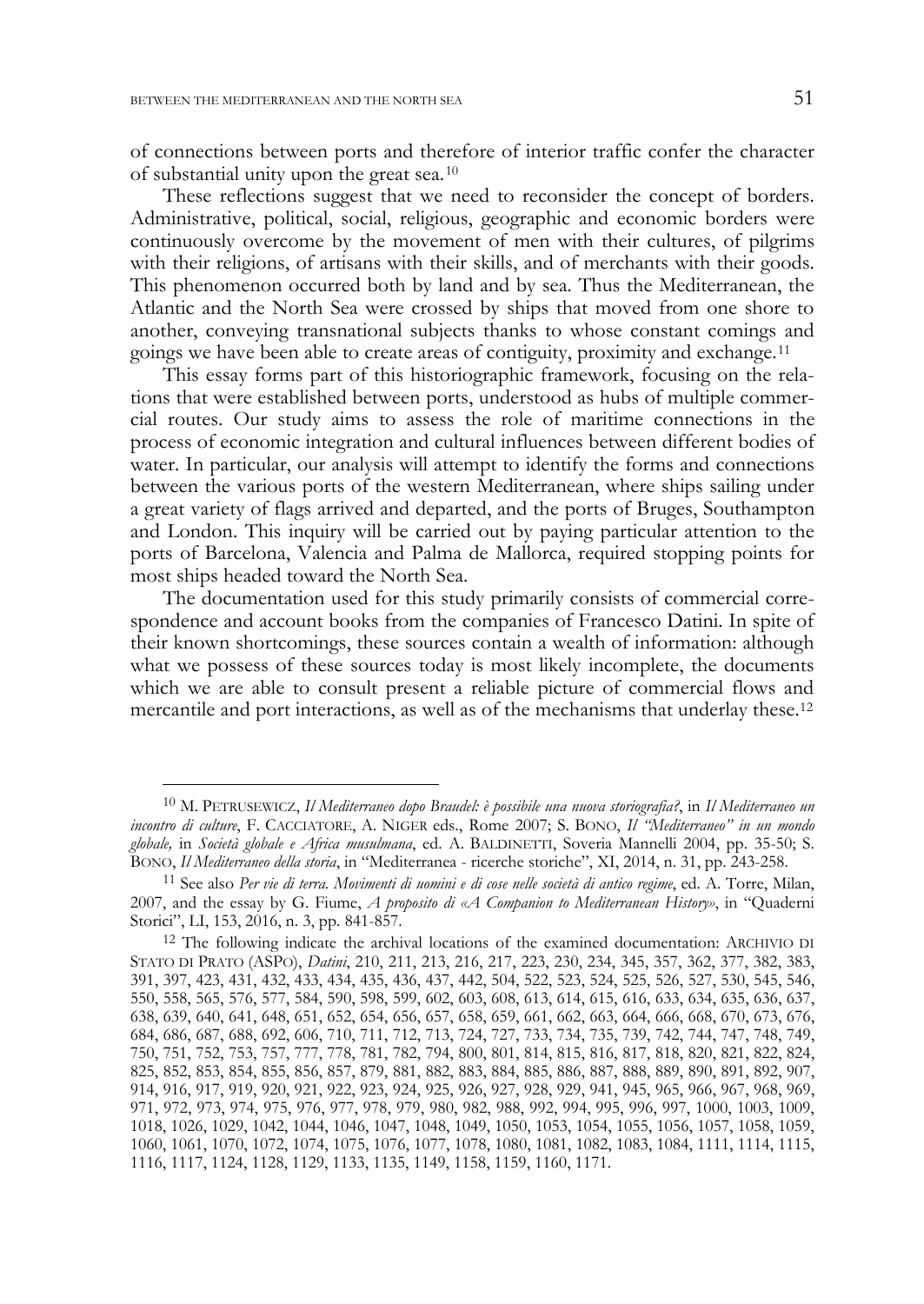#### INTO THE NETWORK OF MAJOR PORTS

Our sources cover the two decades from 1390 to 1411, allowing us to gain information on 1,229 journeys by ship to and from the Mediterranean that called at Bruges, London,<sup>13</sup> Southampton and other minor northern ports. Although we have reason to suspect that more journeys than these in fact took place, the quantitative data drawn from these sources show the importance of Bruges (887 journeys/ships) with the respect to English ports, which are mentioned 324 times, of which 186 regard Southampton.<sup>14</sup>

Map 1 illustrates the intensity of movement among the 36<sup>15</sup> Mediterranean and Atlantic landings that we have identified. It provides a synthetic overview which highlights the flows – and more specifically the frequency – of arrivals and departures between the various ports. Intermediate stopovers are not indicated, but only connections between two ports for each journey, understood as the principal points of arrival and departure.

The significant role played by the port of Genoa is evident (361 journeys with routes through Gibraltar), as is also the number of its connections with Bruges (223 journeys), which exceed those with England (138, of which 89 with Southampton).

With regard to Venice, at least 85 vessels sailed to or from Sluis, while only about 20 reached English ports. Pisa was linked to Flanders and Southampton by 52 and 26 journeys, respectively.

Naturally, many journeys between the ports of north-central Italy and Northern Europe included stopovers at one or more ports of Aragon-Catalonia; unfortunately our sources do not always provide these details. In the period under consideration, ships that began and/or ended their journeys in either Barcelona, Valencia or Palma de Mallorca to or from a Northern European port numbered 261.

<sup>&</sup>lt;sup>13</sup> We have attributed to London all ship movements to and from the "Thames Riviera", an efficient expression that refers to the navigability of the Thames, whose qualities enabled mercantile connections between the city and the coast. M. KOWALESKI, *The Maritime Trade Networks of Late Medieval London*, in *The Routledge Handbook*, cit., pp. 383-410.

<sup>&</sup>lt;sup>14</sup> According to our data, the average number of ships from the Mediterranean in the main English ports was about 15 per year. An older study based on fiscal sources affirms that at the end of the fourteenth century about 40 vessels entered the port of Southampton each year. These of course included the Hanseatic ships that are not indicated in our sources. A.A. RUDDOCK, *Italian Merchants and Shipping in Southampton, 1270-1600*, Southampton 1951. These data are confirmed by those examined by Enrico Basso in several duty records of the English city. Between June 1383 and June 1384, 36 ships entered the port, while 42 departed from it. A similar volume of traffic was recorded between 1387 and 1388. THE NATIONAL ARCHIVES (TNA), *King's Remembrancer: Particulars of Customs Accounts*, E122, 138/11, Port: Southampton, 7RII (22/06/1383 – 21/06/1384); (TNA), *King's Remembrancer: Particulars of Customs Accounts*, E122, 138/16, Port: Southampton, 18/06/XRII – Michaelmas 12RII (18/06/1387 – 29/9/1388). I wish to thank Prof. Enrico Basso for having referred me to these two records.

<sup>15</sup> The legend indicates 40 arrivals/departures. This is due to the need to include general routes such as England, the Levant, "beyond the Strait" and "Romania" (the area between Thessalonica and the Strait of the Dardanelles).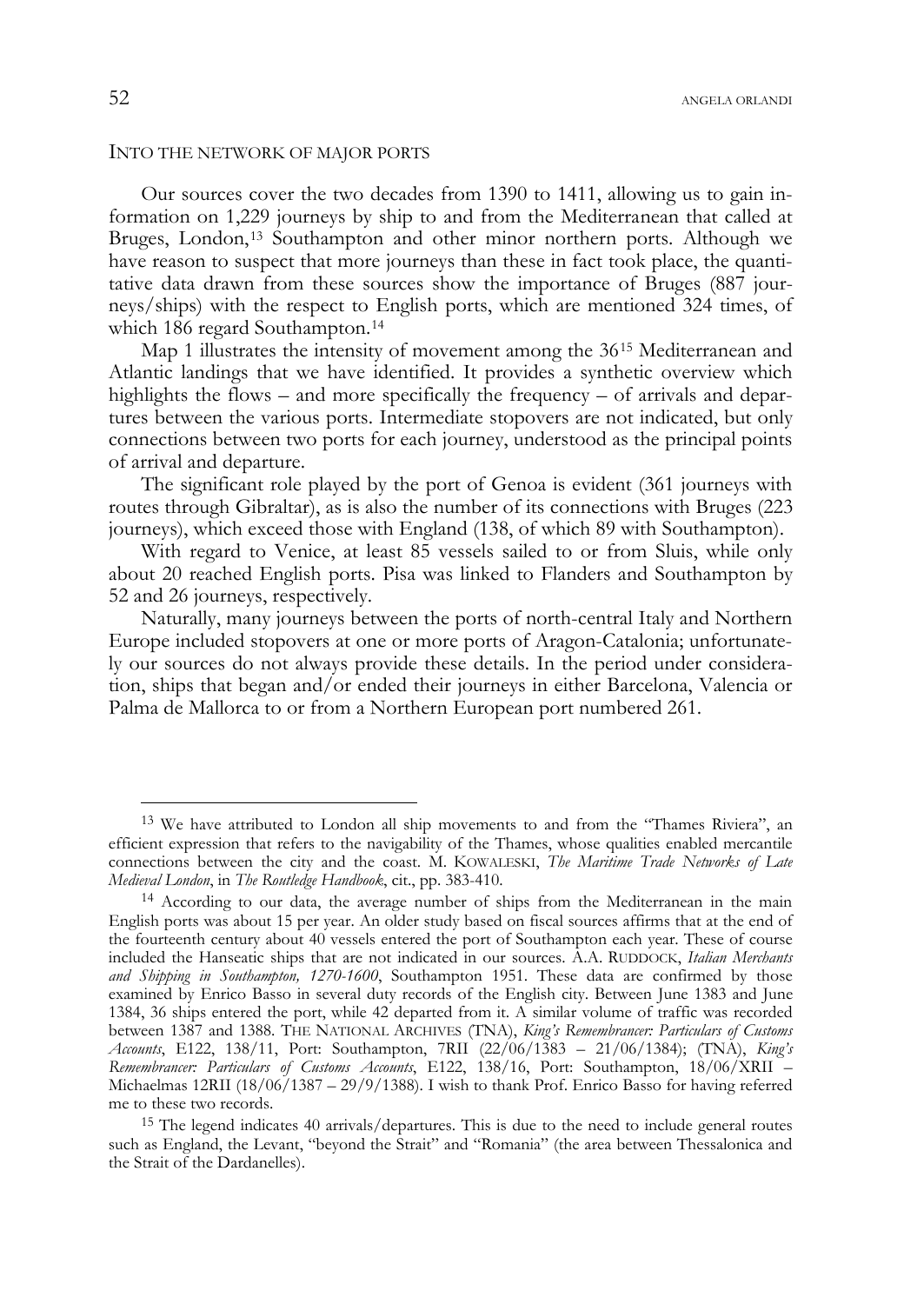j

On these routes we also find connections with Málaga, which was still under Arab control, where ships loaded nuts and dried fruit destined for Northern European markets;<sup>16</sup> in our period, vessels called here at least 17 times.



Map. 1. Network of major ports of the Mediterranean and Northern Europe (1390-1411)<sup>17</sup>

A role of some importance in this system of connections was also played by other ports in modern-day Andalusia, a region which linked the Mediterranean and the Atlantic. Our sources report over 60 ships stopping at Cádiz and/or Seville on their way to Bruges and the English ports. The two Andalusian cities were not only used as transit ports: the wealth of products from their hinterland gave them com-

<sup>&</sup>lt;sup>16</sup> Much has been written on the commerce of nuts and dried fruit from the Nasrid Kingdom of Granada in northern markets: here we only cite the recent work by Enrico Basso, which in addition to providing a complete historiographic overview presents quantitative data on arrivals in Bruges and Southampton: E. BASSO, *Fichi e frutta secca dal Mediterraneo ai mari del Nord (secoli XIII-XVI)*, in *Fichi. Storia, economia, tradizioni. Figs. History, Economy, Traditions*, A. CARASSALE, C. LITTARDI, I. NASO eds., Ventimiglia 2016 (Centro Studi per la Storia dell'Alimentazione e della Cultura Materiale "Anna Maria Nada Patrone"-CeSa), pp. 75-96.

<sup>&</sup>lt;sup>17</sup> This map and the others that follow were made using the ArcGis 10.3 and Gephi 0.9.2 (Network Analyst open source) programs. I would like to thank my friend and colleague Federico Martellozzo for helping me prepare the maps.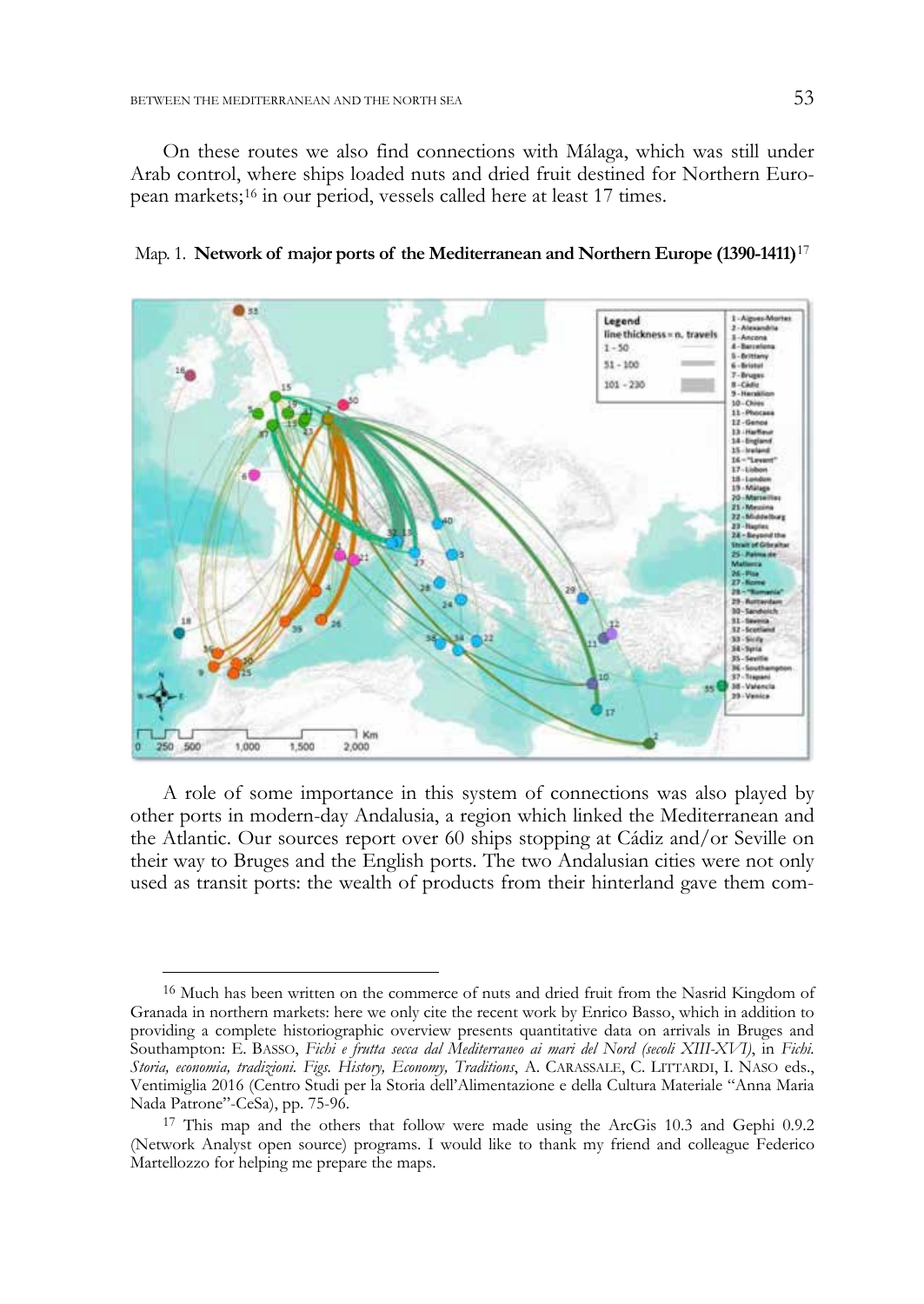mercial importance in their own right, making them destinations for acquiring cargo and starting points for mercantile journeys.<sup>18</sup>

The Mediterranean east of Sicily formed part of this network with the ports of Candia, Chios, Phocaea, Rhodes, Alexandria and Cyprus, which, together with those of "Romania" ensured the export of numerous products. Relations with these ports were frequent, with over 100 cases mentioned in our documentation.

Vessels which sailed along these routes were usually of considerable tonnage: ships, carracks and cogs. Aside from galleys, Genoa and Venice boasted the largest vessels: we find, for example, the carrack of Giovanni Oltramarino of Liguria, built in Harfleur in Normandy and with a capacity of  $1,600$  casks, or over  $1,100$  tons.<sup>19</sup> Genoese ships rarely had a capacity of less than 1,000 casks: Francesco d'Asti and Luchino Salvatico had cogs of 1,200 casks, while in 1401 Stefano Grisolfi had a "new ship" built of  $1,500$  casks.<sup>20</sup>

Among the various vessels that sailed under the flag of St. Mark, we find three of 700 casks that voyaged between Valencia and Bruges under the orders of Michele Durazzini, Daniello da Mulino and Santuccio di Benedetto, while Novello Lercaro's cog often linked Southampton and Savona.

The fleets of Catalonia,<sup>21</sup> Castile and Biscay sailed along Northern European routes with ships of low to medium tonnage. The Catalan vessel captained by Piero Arembao that journeyed from Valencia to Bruges in December 1394 had a capacity of 400 casks, while the Castilian ships of Arnao Berlinghieri and Filippo Quaratesi trading between Bruges, Valencia and Barcelona held between 350 and 400; likewise, the Biscayan vessels of Guglielmo Peris di Baiona, Gian Arriguzzo (named Santa Maria Maddalena) and Gianni Meglies could contain 300. Biscayan ships often specialized in the transport of certain goods, such as herring: in December 1398, Grazia Vacca of Bilbao brought some of this fish from Bruges to Palma de Mallorca in his "little boat."<sup>22</sup>

20 ASPO, *Datini*, 648, Giovanni Orlandini and Piero Benizi and partners to Francesco Datini and

<sup>&</sup>lt;sup>18</sup> It is interesting to note that the Bay of Cádiz included a series of landings which made up a port system: the navigation of these closely linked ports revealed situations of cooperation and economic integration. R.J. GONZÁLEZ ZALCAIN, *De puerto a puerto: Las relaciones entre los puertos de la Bahía de Cádiz (siglos XV-XVI)*, in *De mar a mar*, cit., pp. 147-177.

<sup>19</sup> ASPO, *Datini*, 853, Giovanni Orlandini and Piero Benizi and partners to Francesco Datini and partners, Bruges-Barcelona, 16.05.1399. On the equivalents of casks with current measures of ship tonnage, see F. MELIS, *Werner Sombart e i problemi della navigazione nel Medioevo*, in *I trasporti e le comunicazioni nel Medioevo*, ed. L. FRANGIONI, Prato-Florence 1985 (Istituto Internazionale di Storia Economica "F. Datini" – Le Monnier), pp. 3-68. More recent studies, although referring to later periods, have been made by J.L. RUBIO SERRANO, *Las unidades de medida españolas en los siglos XVI y XVII*, in "Revista de Historia Naval", 6.20, 1988, pp. 77-93; F. VIEIRA DE CASTRO*, Os navios dos sèculos XVI e XVII: linhas gerais de evolução, unidades de medida e arqueio*, in *Navios, Marinheiros e Arte de Navegar 1500-1688*, ed. F. CONTENTE DOMINGUES, Lisbon 2012 (Academia de Marinha) pp. 17-45.

<sup>&</sup>lt;sup>21</sup> On the Catalan fleet and the capacity of its ships, see F. MELIS, *L'area catalano-aragonese nel sistema economico del Mediterraneo occidentale*, in F. MELIS, *I mercanti italiani nell'Europa Medievale e Rinascimentale*, ed. L. FRANGIONI, Prato-Florence 1990 (Istituto Internazionale di Storia Economica "F. Datini" – Le Monnier), pp. 215-231. 22 ASPO, *Datini*, 853, Giovanni Orlandini and Pier Benizi and partners to Francesco Datini and

partners, Bruges-Barcelona, 06.12.1398.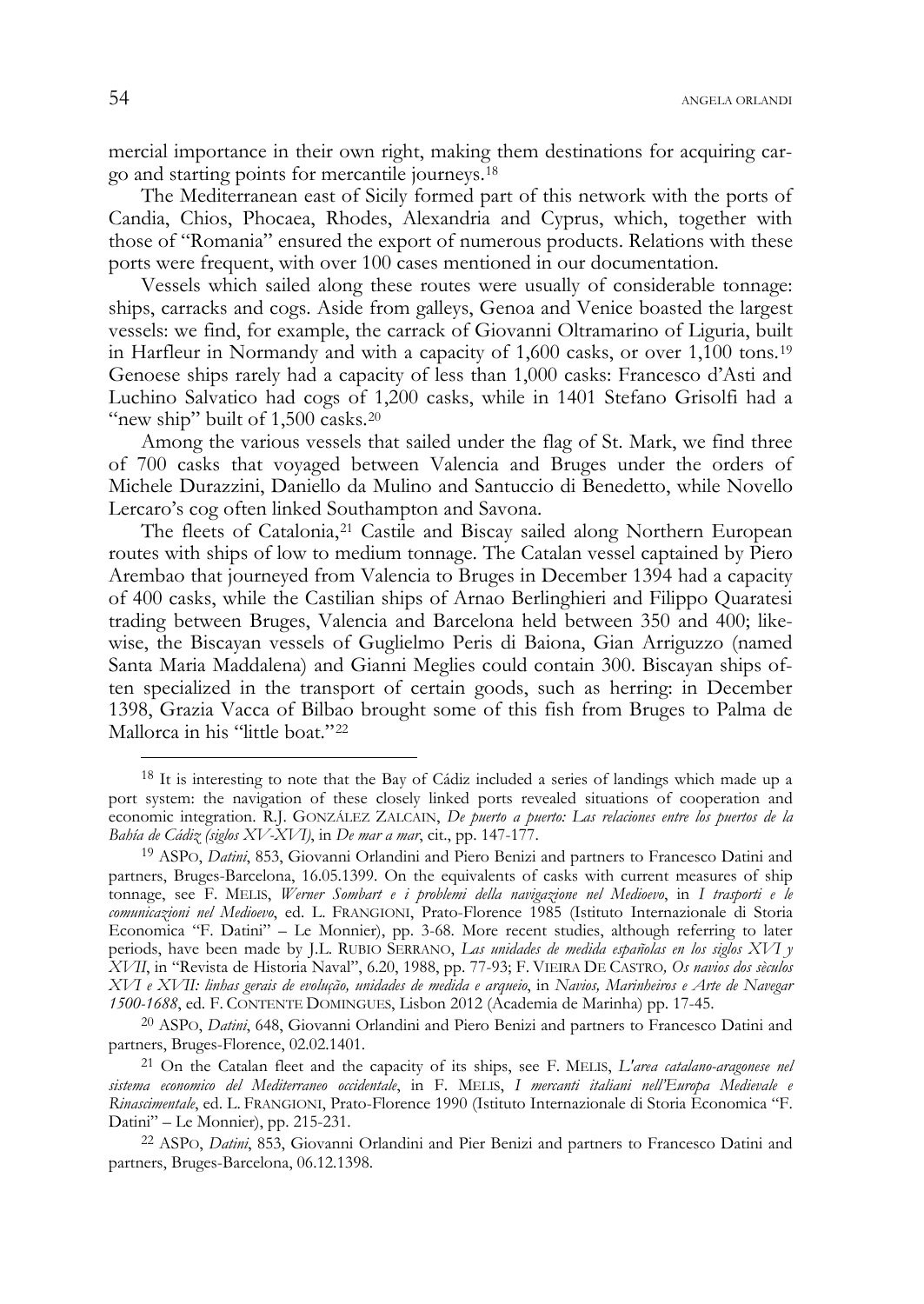-

From the Mediterranean these ships brought cotton from Alexandria and Cyprus; sugar; hazelnuts from Naples; wine from Calabria, Greece, Alicante and Andalusia; cooking oil from Mallorca; spices of all kinds; and "semenze"<sup>23</sup> and fruit from the agricultural regions around Valencia and Málaga. Florentine letters to Bruges and London never failed to indicate the prices of anise and cumin from Valencia, of rice, of "berlinghieri" saffron, of "orto",<sup>24</sup> of Berber dates, of every sort of almond, of dried figs and of Muscat of Alexandria.<sup>25</sup> These prices were accurate, as these were products that were "consumed in great quantities," in the words of the Ardinghelli merchants of London.<sup>26</sup>

Noteworthy were also cargoes of materials destined for textile manufactures, such as alum from Phocaea and Chios,<sup>27</sup> soap from Seville and Valencia and oil from Andalusia used to grease wool. The high quality of Northern European woolen cloth is confirmed by the imports of kermes, a precious animal substance used as red dye: from London, our merchants reported the delivery of this product by galleys and other ships to Bruges and Southampton, in all its varieties – Provençal, Valencian, Sevillan and Berber. Indeed a price calculation for eight bales of Berber kermes sent to the Alberti of London allows us to reconstruct the means and costs of transportation of this regularly traded product. Once it reached Southampton, kermes – like other merchandise – was loaded onto a small boat, brought into port and placed in carts for the overland journey to London.<sup>28</sup>

<sup>&</sup>lt;sup>23</sup> The term "semenze" ("seeds") usually refers to anise, cumin and almonds. Sometimes rice was included as well under this heading.

<sup>24</sup> ASPO, *Datini*, 885, Giovanni Orlandini and partners to Francesco Datini and partners, London-Barcelona, 26.03.1404. At that time, these were the prices of some spices and "semenze" in London: pepper 12½d. per pound, "beledi" ginger 18d. per pound, "colombino" ginger 16d. per pound, nuts (probably nutmeg) 22d. per pound; "galiga" and cloves 36d. per pound, mace 40d. per pound, fine cinnamon 12d. pound, common cinnamon 9d. per pound, Valencian anise 27s. per hundredweight; cumin 40s. per hundredweight; rice 8s. per hundredweight; almonds 15s. per hundredweight; "berlinghieri" saffron 10s. per pound, "orto" 8½ s. per pound. In Bruges on the same day, prices were as follows: ginger and "beledi" ginger 12-13 groats; "colombino" ginger 11 groats; "michino" 10 groats; cloves 30 groats; "paradise kermes" dye 14 groats. Prices of other products did not differ considerably. Given that the exchange rate between Bruges and London was  $\frac{1}{2}$  and  $\frac{1}{3}$ per écu and that the écu of the Flemish city was equivalent to 24 groats, the price in Bruges, in English currency, of "colombino" ginger was equal to 11.605d., a value lower than that of London, which, as we have seen, was 16d. ASPO, *Datini*, 855, Giovanni Orlandini and partners to Francesco Datini and Simone Bellandi and partners, Bruges-Barcelona, 26.03.1404.

<sup>25</sup> In Bruges in January 1406, "sportino" was sold at 31 groats. ASPO, *Datini*, 855, Giovanni Orlandini and partners to Francesco Datini and Simone Bellandi and partners, Bruges-Barcelona, 16.01.1406.

<sup>26</sup> ASPO, *Datini*, 885, Francesco Ardinghelli and Gherardo Davizi and partners to Francesco Datini and partners, London-Barcelona, 07.09.1407.

<sup>27</sup> Among the most recent studies on eastern alum we wish to cite E. BASSO, *Prima di Tolfa: i mercanti genovesi e l'allume orientale*, in "Mélanges de École Française de Rome-Moyen Âge", 126, 2014, n. 1, pp. 2-17.

<sup>&</sup>lt;sup>28</sup> This was a sale of Berber kermes made by the Alberti company in London on behalf of its Valencian sister company and of the Datini company in the same city. The 562 pounds of dyestuff (net weight after deducting the first and second cloth wrappings of some bales) were sold to a "London commoner" who paid  $f$ 188.16s.8d. From this amount was deducted  $f$ 20.18s. for fiscal and general dues for transport to London; of this sum,  $\frac{f}{L}$ 2.16s.7d. was for Alberti's commission. Among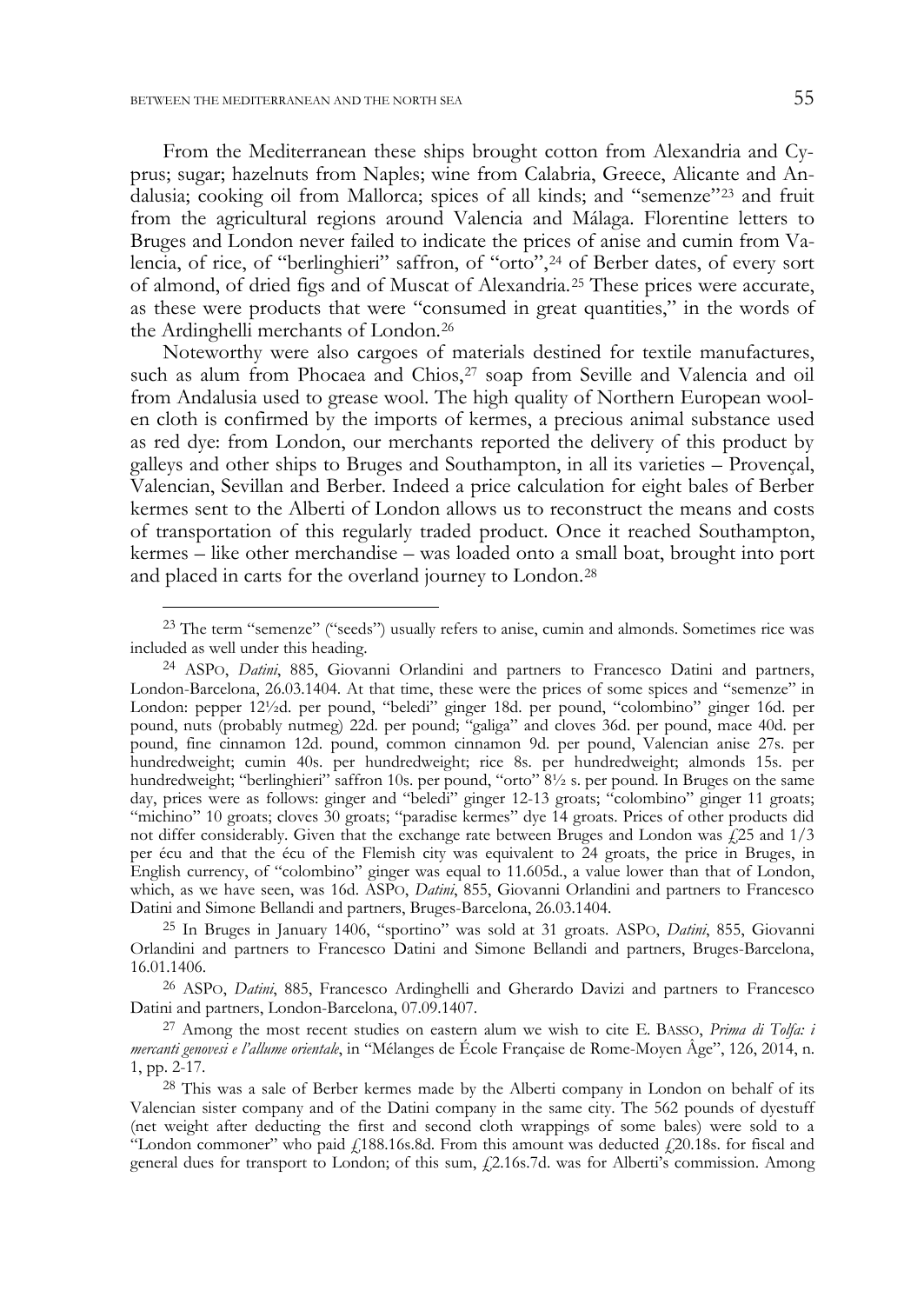Ships sailing from the Atlantic to the Mediterranean brought Flemish and Brabantian fabrics, such as those from Wervicq, Courtray, Herentals, Mechlin and Lier. Naturally their cargo holds contained English wool,<sup>29</sup> as well as quantities of red and black cloth from Essex, "bianchetti" from Guilford,<sup>30</sup> scarlet cloth from London,<sup>31</sup> twill fabric clothing,<sup>32</sup> and fabrics from Winchester, the Cotswolds, Bristol, Scotland and Ireland.<sup>33</sup> As we might expect, there was no lack of products that were naturally brought from the north to the south: herring, squirrel fur coats, madder,<sup>34</sup> tinplate, pieces of tin,<sup>35</sup> copper,<sup>36</sup> brass barber basins,<sup>37</sup> and many other items.

Our sources are less eloquent regarding the movements of ships that connected Bruges with the Hanseatic regions. One example of this trade, though, is referred to in a letter of September 1394, in which the Mannini placed an order in Valencia for large quantities of almonds and rice which would be purchased from "German" merchants, whose arrival on more than 250 ships was expected.<sup>38</sup> This was information that travelled along the hubs of the networks and which inevitably affected prices on Flemish and Spanish markets.<sup>39</sup>

33 F. GUIDI BRUSCOLI, *I rapporti con il Nord Europa*, in *Francesco di Marco Datini*, cit., pp. 417-428, 421.

34 On the types of madder, see *Ibid.*, p. 421.

35 ASPO, *Datini*, 885, Giovanni Orlandini to Francesco Datini and partners, London-Barcelona. 03.05.1404. The cost of tin was 18½ - 19s. per hundredweight.

37 In November 1406 in Bruges, they sold for between 32 and 34 sous per hundredweight. ASPO, *Datini*, 980, Giovanni Orlandini and partners to Francesco di Marco and partners, Bruges-Valencia, 15.11.1406.

38 ASPO, *Datini*, 753, Luigi and Salvestro Mannini and partners to Francesco Datini and Andrea di Bonanno and partners, Bruges-Genoa, 07.09.1394; ASPO, *Datini*, 753, Luigi and Salvestro Mannini and partners to Francesco Datini and Andrea di Bonanno and partners, Bruges-Genoa, 26.09.1394.

39 ASPO, *Datini*, 753, Luigi and Salvestro Mannini and partners to Francesco Datini and Andrea di Bonanno and partners, Bruges-Genoa, 01.01.1396; ASPO, *Datini*, 853, Diamante and Altobianco

the numerous expenses we note the price of 5s. to cover the cost of the boat that travelled 12 miles to bring the kermes to the port of Southampton; 10d. to transfer it from the boat to a cart; 1s.4d. paid to the weigher, together with a "tip" of 6s.8d. so that "he would weigh it properly." The journey from Southampton to London cost 16s., to which must be added 4s. for accommodation and for the carter. Deducting expenses for the various fiscal dues, sale of the dyestuff produced earnings of £167.18s.8d. ASPO, *Datini*, 994, Calcidonio and Niccolaio Alberti and partners to Francesco Datini and partners, London-Valencia, 04.03.1398.

<sup>29</sup> ASPO, *Datini*, 885, Francesco Ardinghelli and Gherardo Davizi and partners to Francesco Datini and partners, London-Barcelona, 07.09.1407.

<sup>30 &</sup>quot;Bianchetti" are pieces of unbleached cloth. ASPO, *Datini*, 885, Giovanni Orlandini and partners to Francesco Datini and partners, London-Barcelona, 03.05.1404. Essex cloth cost 12s. per dozen pieces, while high-quality "bianchetti" sold at 7-7¼ d. per ell.

<sup>31</sup> ASPO, *Datini*, 1072, Calcidonio and Niccolaio Alberti and partners to Francesco Datini and Cristofano Carocci and partners, London-Mallorca, 05.05.1399.

<sup>32</sup> ASPO, *Datini*, 1072, Calcidonio and Niccolaio Alberti and partners to Francesco Datini and Cristofano Carocci and partners, London-Mallorca, 05.05.1399.

<sup>36</sup> Catalans in Bruges sent to Valencia above all copper in pieces because shipping it in sheet form required more costly processing. In November 1406, it went for between 22 and 24 sous on the Flemish market. ASPO, *Datini*, 980, Giovanni Orlandini and partners to Francesco di Marco and partners, Bruges-Valencia, 15.11.1406.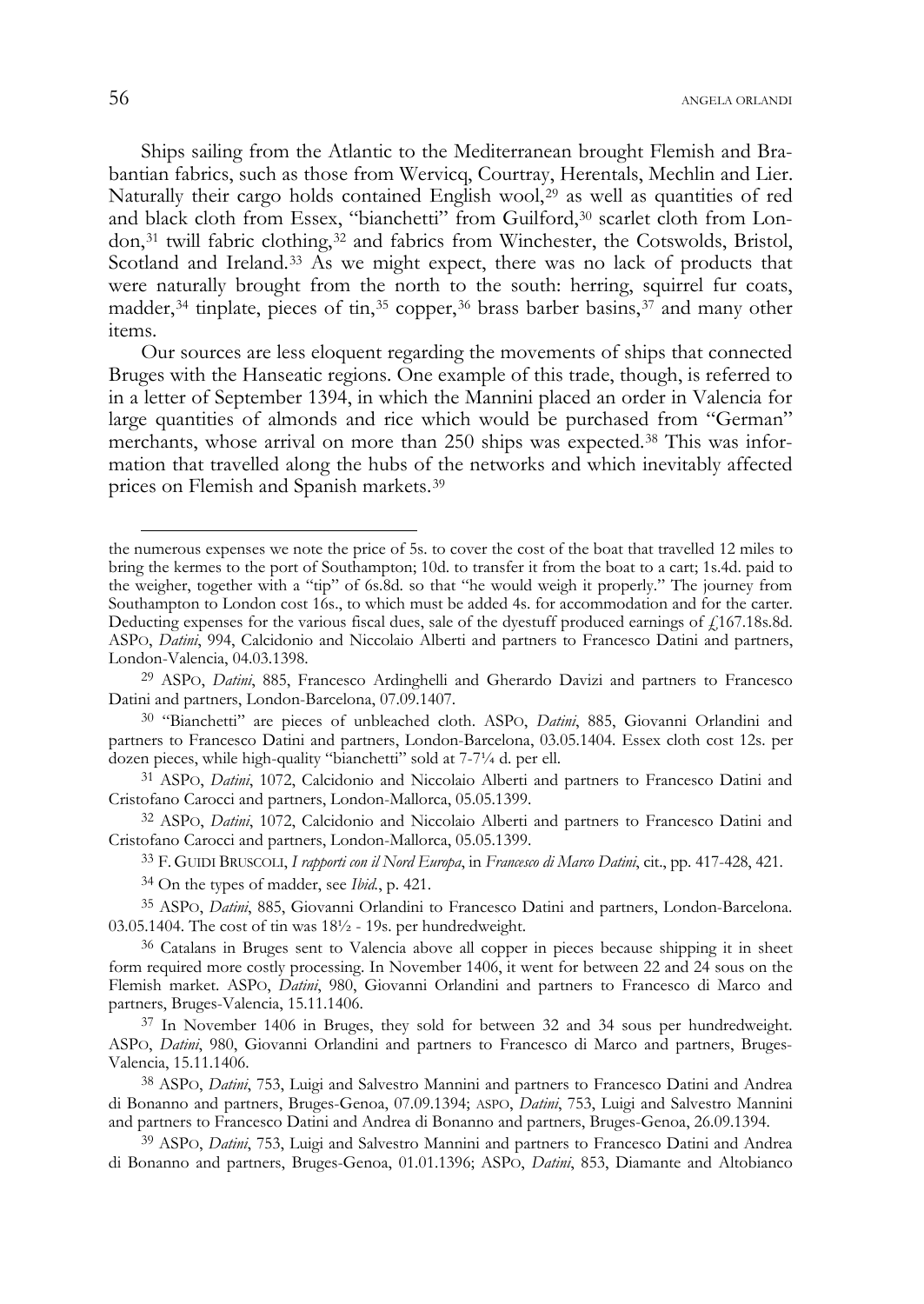This network, which was made up of long-distance routes and which we have defined as a "network of major ports," is no doubt of great interest, even if our familiarity with many of its features may cause us to take it for granted. In any case, analysis of the navigational charts provides us with less expected and less known evidence. We learn from them that the movements of ships, men and goods were closely connected to the system of information which passed through the mercantile networks and which informed final decisions about ports and routes. They further tell us about phenomena of cultural influence due to recurring contacts between people, which could shape the knowledge and even the aesthetic and culinary tastes of those involved.<sup>40</sup>

From the general picture that we have been able to form, it seems that attention was mostly paid to questions regarding the contractual and maritime details of each voyage. The flow of information within the network provides evidence of the power held by merchants to condition the provision of tertiary services: in 1395, for example, Nofri di Bonaccorso reported to his Florentine correspondents that a maritime insurance market was taking root in Palma de Mallorca. In that port, insurance premiums and companies were unlike their counterparts in Florence: in cases when time was of essence, it made sense to take out a policy in Palma, so as not to incur risk by leaving merchandise idle in warehouses.<sup>41</sup> From this piece of information, merchants also learned that insurers on the island had begun accepting Florentine-style contracts.

Many letters confirm the great attention paid to the choice of type and quality of ships as well as of the routes to travel. In 1395, upon hearing of a shipwreck of a vessel that had left Flanders headed to Catalonia, Guido Caccini, in Valencia, was not particularly worried: he was certain that the ship in question did not contain his own or his clients' goods. In Sluis, everyone knew that the unfortunate boat was a small one and that it "was in the hands of incompetents."<sup>42</sup>

A letter sent in the autumn of 1405 reveals that four Florentine companies in Bruges reserved the cargo holds of two Catalan ships for a minimum load of 1,200

41 ASPO, *Datini*, 666, Nofri di Bonaccorso to Francesco di Marco and Stoldo di Lorenzo, Mallorca-Florence, 19.02.1395.

42 ASPO, *Datini*, 1077, Guido Caccini and partners to Ambrogio di Lorenzo Rocchi, Valencia-Mallorca, 07.12.1395.

Alberti and partners to Francesco Datini and Luca del Sera and partners, Bruges-Barcelona, 16.07.1398.

<sup>&</sup>lt;sup>40</sup> Some examples are the use of a foreign language; the use of oil for cooking, which Florentines helped to spread through Flanders and England; the close relationship that Tuscan merchants in Bruges formed with

Flemish painters; and, more generally, the cultural influences exerted by economic operators, whose commercial dealings contributed to the diffusion of Florentine tastes and fashion. On these points, see: E. AERTS, *Italian Presence in the Late Medieval Bruges Money Market,* Leuven 2010 (Katholieke Universiteit Leuven), pp. 11-20; A. ORLANDI, *L'olivo e l'olio tra Mediterraneo e Mare del Nord (secoli XIV-XV)*, in *Ars Olearia. Dall'oliveto al mercato nel medioevo. Ars Olearia. From olive grove to market in the Medieval Age*, ed. I. NASO, Guarene (CN) 2018 (Centro Studi per la Storia dell'Alimentazione e della Cultura Materiale "Anna Maria Nada Patrone"-CeSa), pp. 107-122; EADEM, *Trascender las fronteras. El papel de los mercaderes florentinos en el intercambio económico y cultural (siglos XIV-XVI)*, in *Las fronteras en la Edad Media hispánica (siglos XIII-XVI). Revisión historiográfica de un concepto polisémico*, Seville, 24-28 October 2017, forthcoming.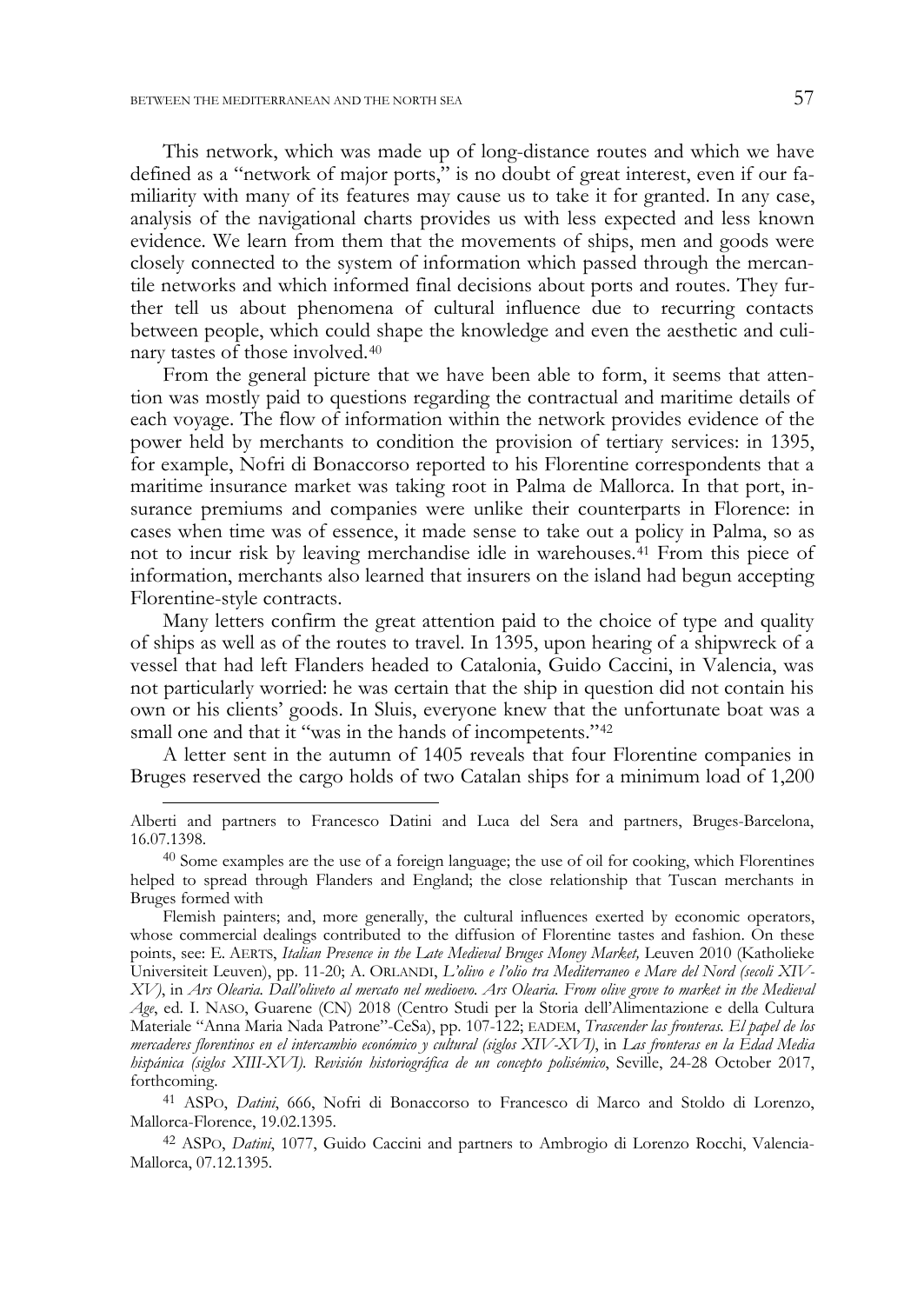bags of wool and cloth as well as additional space for another 800 bags. The ship intended to stop at Barcelona before continuing to Porto Pisano, where it would either unload the goods or sail on to Piombino or Talamone.<sup>43</sup>

Indeed this last example shows how the examined sources allow us to verify whether and in what way the network of major ports interacted with minor ones. Consideration of this question reveals facts of great interest. These cases involved connections between ports which were relatively close to each other and more or less important in terms of number of landings. These connections often set a dynamic network of men and goods in motion: it is clear that such traffic was never based on chance but was rather the result of operational choices made on a caseby-case basis by shippers and above all by merchants.

### INTERCHANGEABILITY AND COMPLEMENTARITY OF MAJOR AND MINOR PORTS

We will now take a brief look at the Tyrrhenian coast of Tuscany, where, as the above example indicates, several smaller landings, such as the canal of Motrone and the ports of Piombino and Talamone, played complementary roles with respect to Porto Pisano (Map 2).

As Melis observed, even without its own fleet Florence was a maritime power which made skillful use of the ships of others, obliging them to use landings that suited its own interests. Unable to gain access to Porto Pisano, Florentines in Bruges required ships to sail to these minor ports.<sup>44</sup> This is precisely what occurred in May 1405 when the ship of Gherardo di Dono,<sup>45</sup> loaded with English cloth and wool and conveying the Orlandini and other Tuscan merchants based in the Flemish capital, had to dock at Piombino. The journey had been carefully planned: after unloading its cargo, the Catalan carrack was to take on 37 bales of paper and seven of cloth that would be sent from Florence to be transported to Barcelona.<sup>46</sup> Naturally such operations, especially frequent during the war between Florence and Pisa (1404-06), were a boon to the growth of Piombino, which had become independent in 1396; this traffic stimulated the improvement of its facilities for the reception of goods as well as its internal transport systems. Similar cases involved the hiring of Genoese, Venetian and Biscayan ships that agreed to anchor in other inconven-

<sup>43</sup> ASPO, *Datini*, 855, Giovanni Orlandini and partners to Francesco Datini, Andrea Pazzi and partners, Francesco Mannelli and partners, Bruges-Barcelona, 08.11.1405.

<sup>44</sup> On the role of Tuscan merchant-bankers in the Flemish city, see especially E. AERTS, *Italian presence*, cit.; F. GUIDI BRUSCOLI, *I rapporti con il Nord Europa*, cit., pp. 417-421; F. GUIDI BRUSCOLI, *Mercanti-banchieri fiorentini tra Londra e Bruges nel XV secolo*, in *Mercatura è arte*, L. TANZINI, S. TOGNETTI eds., Viella, Rome 2012, pp. 11-44.

<sup>45</sup> Gherardo di Dono was a Catalan who possessed a ship with a capacity of 1,200 casks. F. MELIS, *L'area catalano-aragonese nel sistema economico del Mediterraneo occidentale*, in F. MELIS, *I mercanti italiani* cit., p. 223.

<sup>46</sup> ASPO, *Datini*, 673, Ibo di Tommaso and Giovanni Cirioni to Francesco Datini, Piombino-Florence, 12.05.1405; ASPO, *Datini,* 907, Mariotto Ferrantini and Amoretto di Lorenzo and partners to Francesco Datini and Simone Bellandi and partners, Piombino-Barcelona, 25.05.1405; ASPO, *Datini*, 1000, Ibo di Tommaso and Giovanni Cirioni di Piombino to Francesco Datini and Luca del Sera and partners, Piombino-Valencia, 26.05.1405.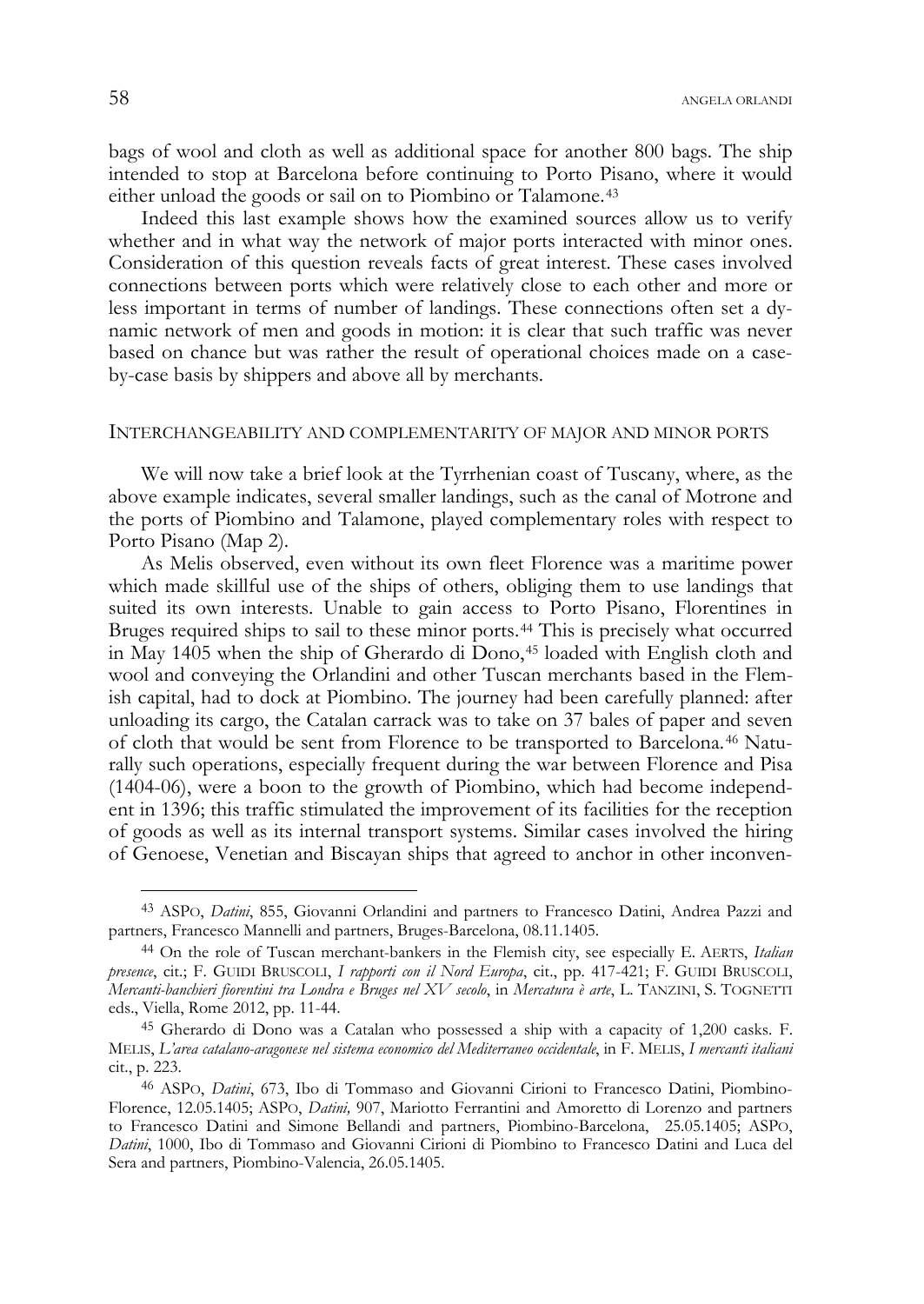-

ient ports, such as Motrone, north of Viareggio, or Talamone, even farther south than Piombino, whose modest port was protected by a castle which overlooked the coast from a cliff.

The operations of these ports do not show signs of internal collaboration but rather reveal situations of essentially passive complementarity, completely subject to the political context and to the resulting decisions of merchants.<sup>47</sup>



#### Map 2. **The ports of Tuscany (1390-1411)**

Regarding the ports of Northern Europe referred to in our documents, it seems that these relations of complementarity were quite similar to those of the ports of the Tuscan coast (Map 3).<sup>48</sup>

<sup>47</sup> As early as April 1397, the long-standing conflict between Pisa and Florence caused the Mannini in London to give orders to the effect that if the ship Polo Italiano, which had been hired for Pisa, reached Palma de Mallorca without finding confirmation of an expected agreement between the two Tuscan cities, it was to continue its journey toward Venice. ASPO, *Datini*, 1072, Alamanno and Antonio Mannini and brothers to Francesco Datini and partners, London-Mallorca, 08.04.1397.

<sup>48</sup> Above all Map 3 shows that most ships coming from the south almost always stopped at the ports of Bruges and Southampton (in 70 cases). Journeys to the Atlantic coast of northern Spain were punctuated by ports of the *Marisma e costera de España*, where we find Bilbao and Santander. The significance of those landings, especially during the Hundred Years' War, derived from the sea and from their relations with the most important Atlantic and Mediterranean ports; indeed they became necessary stopping points for short-distance commercial navigation between Spain and Northern Europe, as well as a maritime route for pilgrims headed to Santiago de Compostela. Farther north, La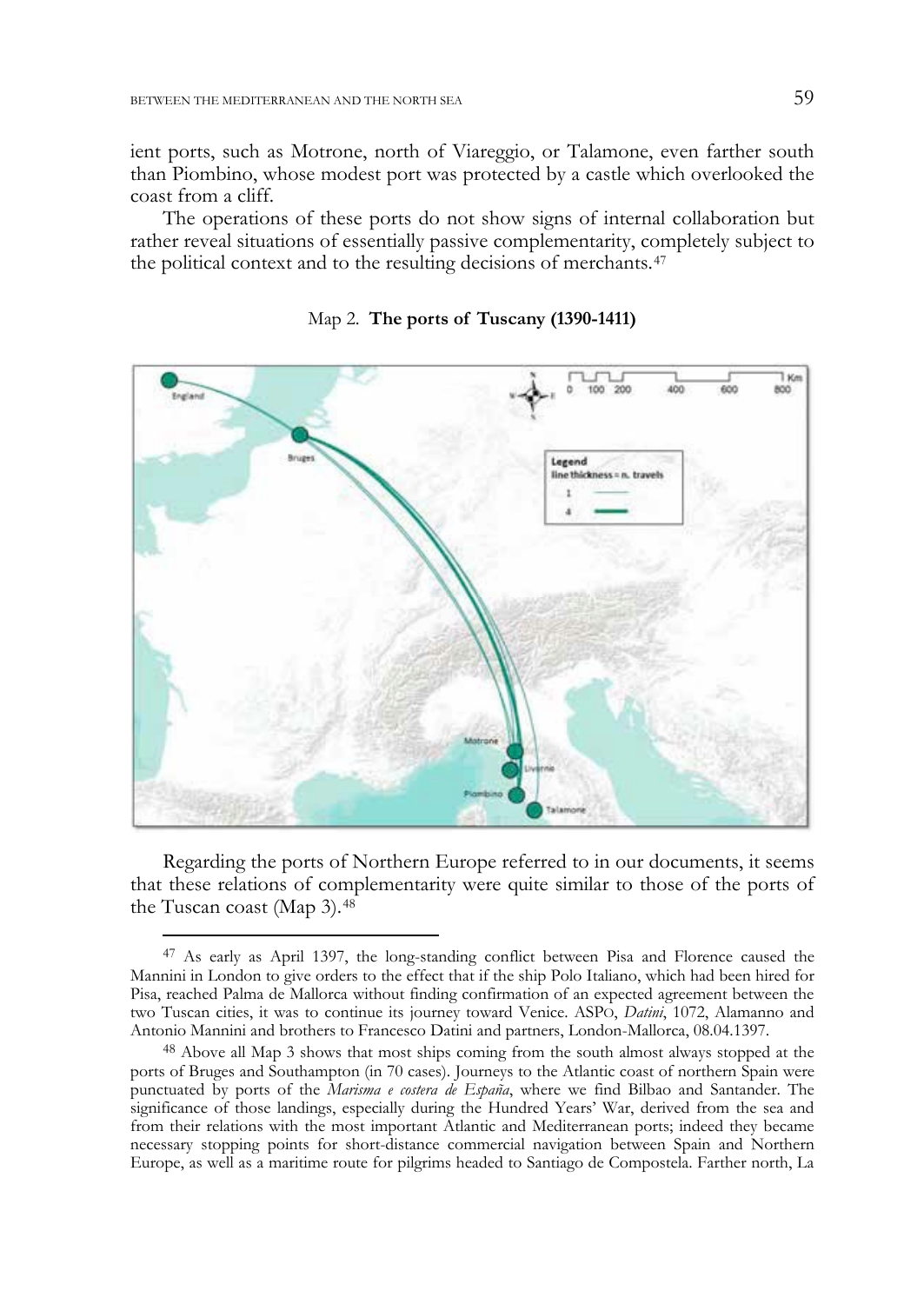



The choice of one port over another seems to have been based on considerations that were predominantly political: one need only think of Middelburg, well connected to Antwerp and playing an increasingly greater role in trade with England, as a potential alternative to the port of Sluis.<sup>49</sup> In 1409, when Genoa rebelled against French protection, Ligurian merchants were victims of retaliation throughout France and in Bruges as well. Yet as soon as local authorities understood the

Rochelle recorded the arrivals of ships (four journeys) from Bruges to load wine and iron. In the first decade of the fifteenth century, we encounter there Piero Nottone, Michele Aldobrandini, Damiano da Montalto and Federico Agardo; the last of these, at the command of a ship (1,200-cask capacity) built in Holland, was shipwrecked twice on his return to Sluis. Farther north again, in front of the coast of Brittany, was located the landing of Belle Île, which was often used by ships to shelter from storms. Moving still farther north we note Rotterdam, still a small fishing village, which hosted four Genoese ships that had weathered a storm. J.A. SOLÓRZANO TELECHEA, *La influencia del mar en la conformación de los puertos de* La Marisma and costera de España *en la Baja Edad Media*, in *De mar a mar*, cit., pp. 59-92, 62; M. TRANCHANT, *The Maritime Trade and Society of La Rochelle in the late Middle Ages*, in *The Routledge Handbook*, cit., pp. 352-365. ASPo, *Datini*, 856, Giovanni Orlandini and partners to Francesco Datini and partners, Bruges-Barcelona, 26.02.1410; ASPO, *Datini*, 856, Giovanni Orlandini and partners to Francesco Datini and partners, Bruges-Barcelona, 27.11.1410; ASPO, *Datini*, 664, Giovanni Orlandini and Neri Vettori and partners to Francesco Datini and partners, London-Florence, 24.09.1401, c. 1r.

<sup>&</sup>lt;sup>49</sup> As early as 1401 our correspondents reported that the galleys were not able to unload their cargo because of "the shallow waters." ASPO, *Datini*, 980, Giovanni Orlandi and partners to Francesco Datini and partners, Bruges-Valencia, 11.07.1401.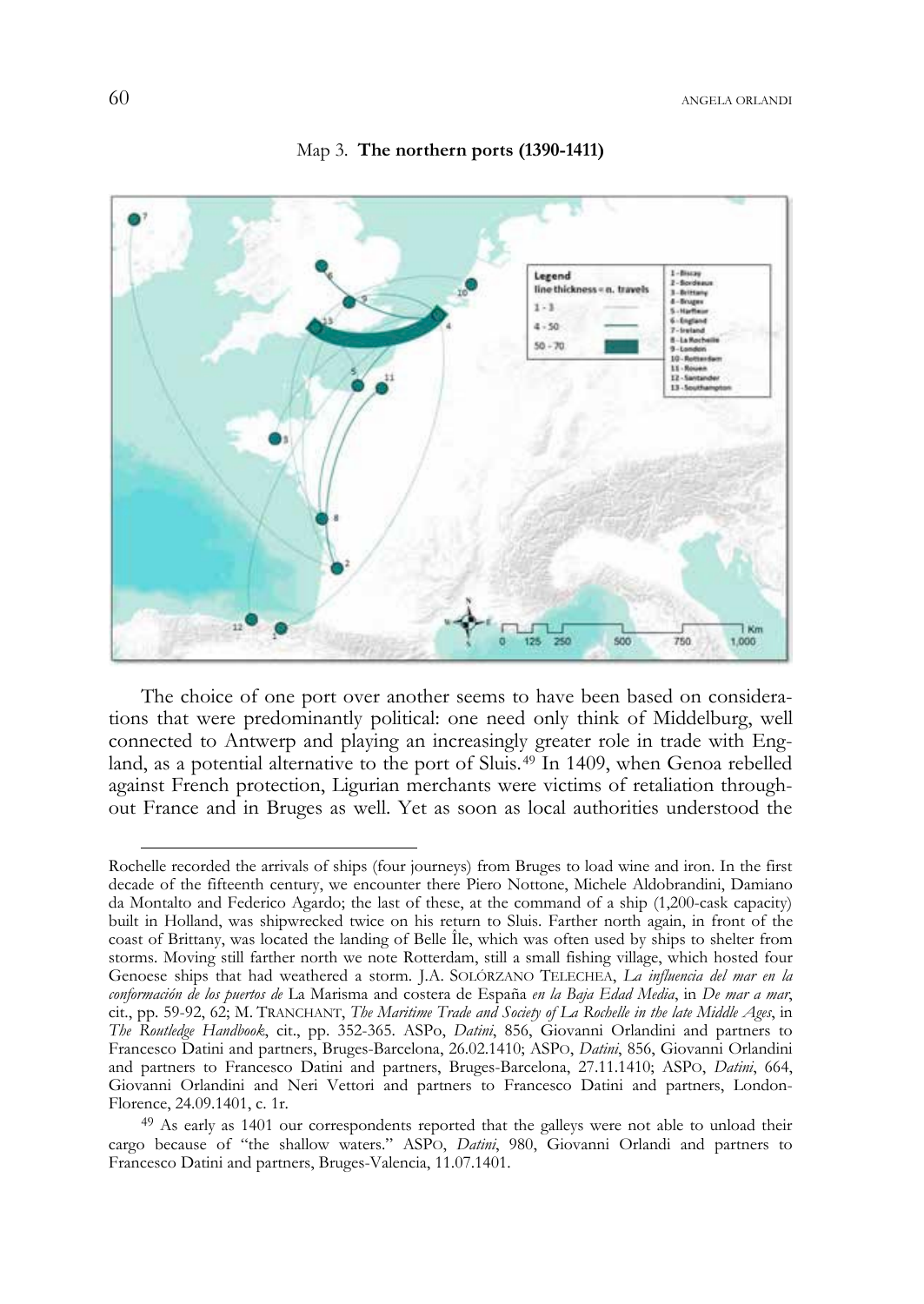-

risk that would be run if the Genoese moved their operations to the Zeelandic port, they quickly changed their tune.<sup>50</sup>

Other important factors in this regard were problems brought about by the Hundred Years' War. Ships of the English and French navies patrolled the English Channel daily, attacking and plundering merchant vessels of medium and small dimensions which crossed that stretch of water. Only large Genoese carracks, which often sailed in convoy and were well armed,<sup>51</sup> were able to elude the aggression of those fleets. At times, however, not even these defensive measures sufficed to protect their cargo. Merchants therefore decided to unload their more valuable goods at Harfleur, thereby reducing the risk of the passage.<sup>52</sup>

On occasions when the unpredictability of a maritime voyage was great, merchants would weigh the option of transferring goods from Bruges to Catalonia overland, in spite of the higher costs.<sup>53</sup> In one case, merchants considered sending a valuable supply of cloth to Valencia by land, when news reached them of the strong presence of pirates in those seas.<sup>54</sup>

Elements of interchangeability and complementarity for essentially political reasons are also apparent with regard to several ports on the coasts of Aragon-Catalonia as well. Indeed during the period under consideration, we have evidence and comments regarding several interdicts against Italian merchants and fleets re-

<sup>50</sup> In a letter sent to Valencia, Orlandini described the episode this way: "On the 30th of September, all the Genoese here were arrested and their goods confiscated because of the news that had arrived from Genoa." In a later letter, he made clear the consequences in case they failed to secure their release: "It will cause great damage to the country, because the Genoese are the ones who work the most." ASPO, *Datini*, 980, Giovanni Orlandini and partners to Francesco Datini and partners, Bruges-Valencia, 08.10.1409; ASPO, *Datini*, 980, Giovanni Orlandini and partners to Francesco Datini and partners, Bruges-Valencia, 28.11.1409; ASPO, *Datini*, 980, Giovanni Orlandini and partners to Francesco Datini and partners, Bruges-Valencia, 23.12.1409.

<sup>51</sup> ASPO, *Datini*, 980, Giovanni Orlandini and partners to Francesco Datini and partners, Bruges-Valencia, 12.06.1410.

<sup>52</sup> This is what was done in June 1405 by Bernabò D'Antù, Stefano Colombotto and Demorre di Campione, who, "out of fear of the English navy, [unloaded] all small-sized goods of great value in Harfleur, while they will bring the more voluminous merchandise here; yet fear of the English fleet is so great that they may decide not to come." Later, when the conflict prevented the Ligurian ships from landing in England, they had to sail to Sluis, which clearly had an effect on the Flemish market: "The arrival of these ships will bring down the value of the spices, since it is believed that not much will be delivered to England, as most of the Genoese are coming here. When the ships arrive we will let you know the price of each item, because the price of many goods will change." ASPO, *Datini*, 980, Giovanni Orlandini and partners to Francesco Datini and Luca del Sera and partners, Bruges-Valencia, 30.06.1405; ASPO, *Datini*, 980, Giovanni Orlandini and partners to Francesco Datini and partners, Bruges-Valencia, 21.03.1407.

<sup>53</sup> These were the words used by the Orlandini in Bruges to relate the news to the Datini company in Valencia: "You would do well not to send anything by sea, because the Channel is full of armed English and French ships, which are causing damage to everyone. The Channel cannot be entered or exited: the only vessels that can cross it are large ships that sail together in groups of two or three. In the absence of an agreement between the French and the English, it is therefore better to ship the goods overland." ASPO, *Datini*, 980, Giovanni Orlandini and partners to Francesco Datini and Luca del Sera and partners, Bruges-Valencia, 21.05.1403.

<sup>54</sup> ASPO, *Datini*, 980, Giovanni Orlandini and partners to Francesco Datini and partners, Bruges-Valencia, 23.01.1400.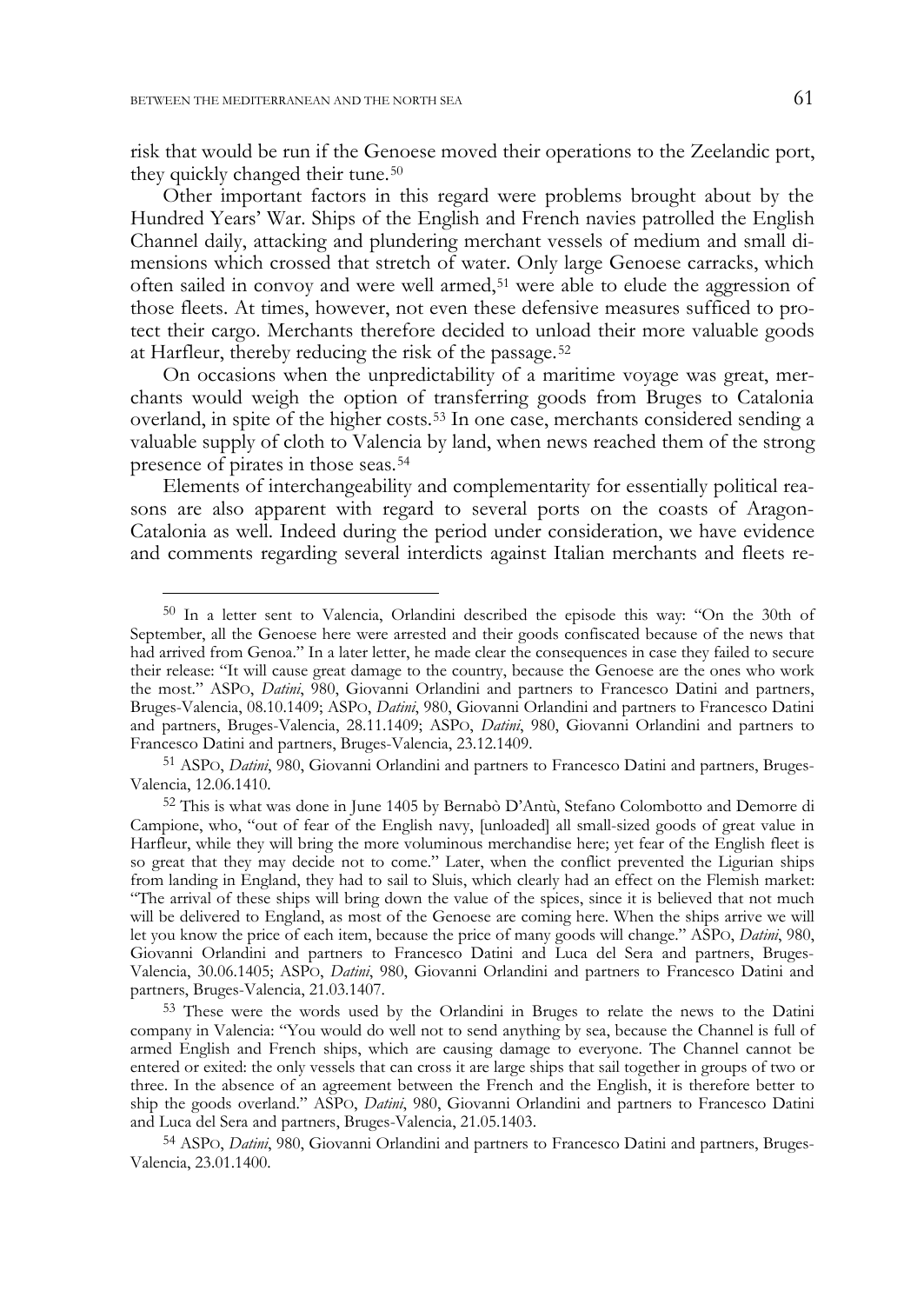searched by Maria Teresa Ferrer i Mallol, beginning with their first manifestations in the thirteenth century.<sup>55</sup> These were the result of protectionist policies, often temporary, which might significantly hinder the commercial activities of the banned traders. This happened at least twice to the Venetian fleet, first between 1395 and 1399 when it was prevented from entering the Valencian port,<sup>56</sup> and again between 1400 and 1402 when it was not allowed to land at Porto Pi, the main port of Palma.<sup>57</sup> In the first case the Venetians moved their operations to the port of Alicante, thereby increasing its status. With regard to the second ban, the alternative to Palma de Mallorca was simpler and more direct: the fleet turned to Ibiza.<sup>58</sup> The "salt island" thus replaced Mallorca for Venetian trade and related activities. Our sources indicate at least 28 connections between the Pityusic island and the ports of Northern Europe during the latter three-year period.

In these years, indeed, maritime and commercial networks based on Ibiza replaced, or at least challenged, those of Mallorca<sup>59</sup> – and in some cases even those of Valencia and Barcelona – in the great game of long-distance trade. As a result, Ibiza's port underwent transformations that would allow it to play a more dynamic commercial role, even if these changes were not definitive.

## THE POLYCENTRIC SYSTEM OF MINOR PORTS IN ARAGON-CATALONIA

Much more significant seems to be the function of the great number of minor landings – whether large or small, well known or obscure – along the coasts of Aragon-Catalonia. To examine their respective roles, we have compiled a database which contains the movements of the port systems whose main points of reference were the Balearic Islands, Sant Feliu de Guíxols (north of Barcelona) and Málaga. To the internal circulation of this system have been added data relative to relations with the ports of Northern Europe.

j

<sup>55</sup> M.T. FERRER I MALLOL, *Els italians a terres catalanes (segles XII-XV)*, in "Anuario de Estudios Medievales", 10, 1980, pp. 393-466.

<sup>56</sup> A. ORLANDI, *Mercanzie e denaro: la corrispondenza datiniana tra Valenza e Maiorca (1395-1398)*, Valencia 2008 (Universitat de València), p. 58; M.T. FERRER I MALLOL, *Els italians*, cit., pp. 461-465.

<sup>57</sup> The director of the Datini company in Barcelona gave the news to his colleague in Mallorca in these words: "It will soon happen that Venetian galleys and ships in general will not be able to land there or at any other place under the Crown of Aragon, except Ibiza. It might be a good idea to send one of our representatives to Ibiza, who can make arrangements for our goods arriving on the island." ASPO, *Datini*, 1053, Francesco Datini and partners to Francesco Datini and Cristofano Carrocci and partners, Barcelona-Mallorca, 07.04.1400.

<sup>58</sup> On Ibiza, see the works of J.C. HOCQUET: *Ibiza, carrefour du commerce maritime et témoin d'une conjoncture méditerranéenne (1250-1650 env.)*, in *Studi in memoria di Federigo Melis*, Napoli 1978, pp. 491-526; IDEM, *Navires et transport international du sel en Méditerranée à la fin du Moyen Age*, in *Storia del commercio del sale tra Mediterraneo e Atlantico*, ed. S. PIRA, Proceedings of international conference Cagliari-Quartu Sant'Elena 28-30 April 1996, Cagliari 1997, pp. 17-42; A. ORLANDI, *Ibiza entre el Mediterráneo, el Atlántico y el Mar del Norte (siglos XIV y XV)*, in "*eHumanista*", 38, 2018, pp. 48-64.

<sup>59</sup> For the role of Mallorca in international trade, see A. ORLANDI, *Palma di Maiorca e la rete dei porti balearici (secoli XIV – XV)*, in *Spazi economici e circuiti commerciali nel Mediterraneo del Trecento. Atti del Convegno Internazionale di Studi*, Amalfi, 4-5 June 2016, B. FIGLIUOLO, G. PETRALIA, P.F. SIMBULA eds., Amalfi 2017 (Centro di Cultura e Storia Amalfitana), pp. 305-319.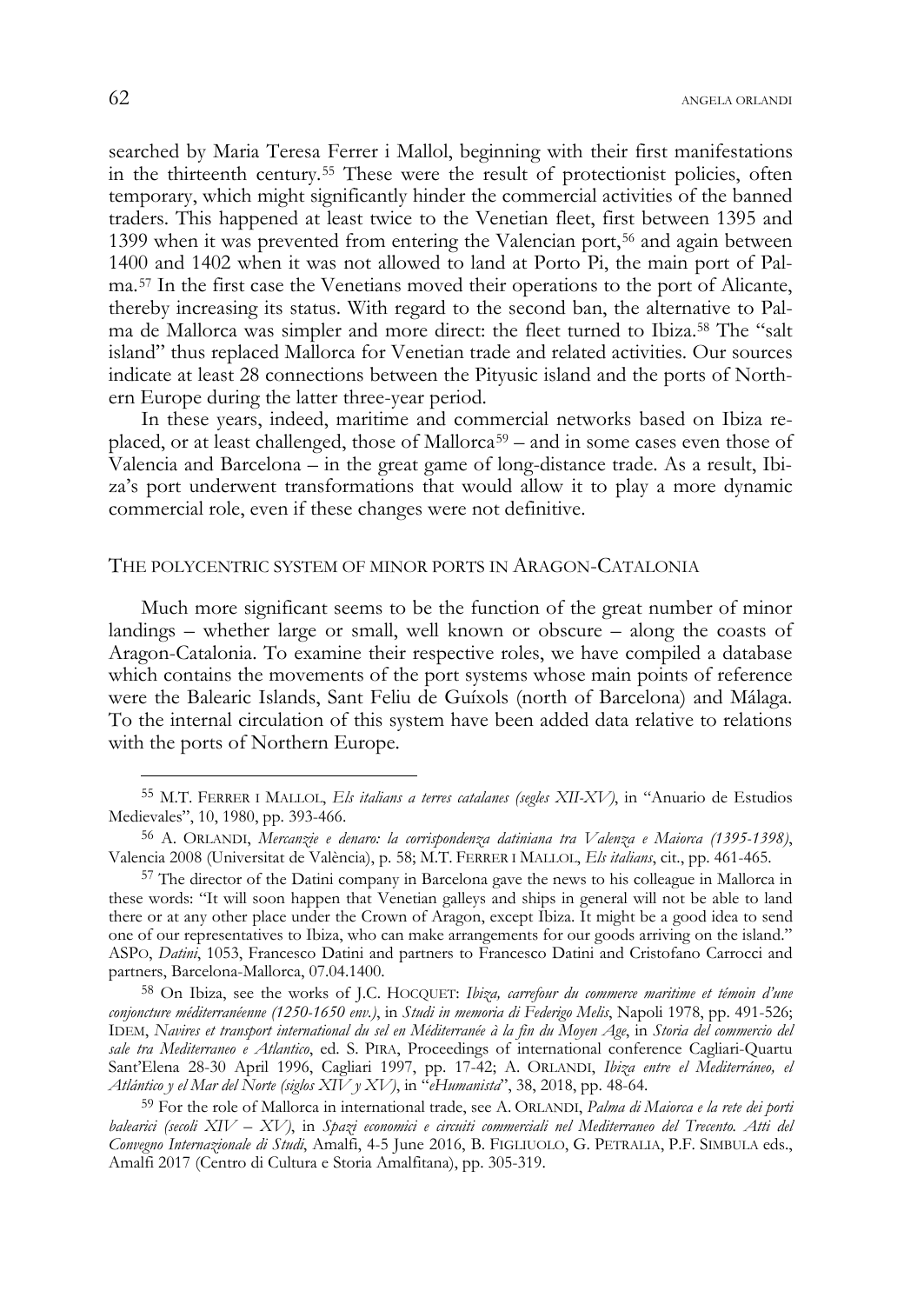j

The database totals 1,800 journeys, which are represented in Maps 4 and 5: this method of exposition seems to us the best way of grasping what we have called the polycentric system of the ports of Aragon-Catalonia, a series of landings, both large and small, which managed to build relations of operational collaboration. In the period under consideration, these ports evidently demonstrate an intriguing process of integration that in practice overcame many physical and virtual borders, in spite of political differences and often tense coexistence among ethnic and cultural groups. Geography accounts for this integration: these ports were united by belonging to a network of intensive long-distance traffic as well as by the pressure of economic interests, both of which stimulated mechanisms of cooperation rather than conflict.

Map 4 in particular illustrates the basic features of the routes and the intensity of commercial flows; it shows the predominant roles of Mallorca, Valencia and Barcelona in trade with Northern Europe.<sup>60</sup>

A closer look at the data reveals that commercial flows between Palma (and other ports of the island) and the coast of Barcelona – the ports, that is, of Barcelona, Palamós, Sant Feliu de Guíxols, Sitges and Tarragona – account for 1,090 movements, while flows between the former and the Valencian coast – the ports of Valencia, Alicante, Cartagena, Dénia, Gandia, Peniscola and Moraira – together with Málaga numbered 300 journeys.<sup>61</sup>

Even more notable within the context of this study is the picture provided by Map 5: the enlarged view with respect to the previous map highlights the frame-

<sup>60</sup> While R. De Roover held that Catalonia had a commercial deficit with Flanders, Melis had a different view, affirming that the former had a favorable trade balance. According to the Florentine historian, transfers from Bruges to Barcelona amounted to double those in the opposite direction. For 1438, during, that is, a later period, Francesco Guidi Bruscoli reports that transfers to Bruges were 80% greater than those to the Catalan city. R. DE ROOVER, *The Bruges Money Market around 1400*, Brussels 1968 (Paleis der Academien), pp. 42-47; F. MELIS, *L'area catalano-aragonese*, cit., p. 354; F. GUIDI BRUSCOLI*, I rapporti*, cit., p. 428. On Barcelonan commerce with the North Sea more generally, see also D. PIFARRÉ TORRES, *El comerç internacional de Barcelona i el Mar del Nord (Bruges) al final del segle XIV*, Barcelona 2002.

<sup>61</sup> A portion of the data comes from the database used for the essay by A. ORLANDI, *Palma di Maiorca*, cit., pp. 304-307. Naturally, those not relative to this analysis have been excluded, while the remaining data have been integrated with those deriving from the extension of the time period under consideration and from new research. Many studies deal with Mallorcan commerce from a general point of view. We mention here M. BARCELÓ CRESPÍ, *La Ciudad de Mallorca y su proyección en el contexto del Mediterráneo occidental (siglos XIII-XV)*, in *La ciudad medieval y su influencia territorial*, ed. B. ARÍZAGA BOLÚMBURU, Logroño 2007, pp. 111-136; EADEM, *Los contactos atlánticos-mediterráneos en la Baja Edad Media: el caso mallorquín*, in *La Península Ibérica entre el Mediterráneo y el Atlántico siglos XIII-XV*, Jornadas celebradas en Cádiz, 1-4 de abril de 2003, ed. M. GONZÁLEZ JIMÉNEZ, Seville-Cádiz 2006, pp. 471- 480. Several essays treating Mallorcan maritime relations with specific areas can be found in *El Regne de Mallorca: cruïlla de gents i de cultures (segles XIII-XV)*, XXVI Jornades d'estudis històrics locals, Palma, del 14 al 16 de novembre de 2007, ed. M. BARCELÓ CRESPÍ, Palma 2008. Among more recent works on Mallorcan navigation we note those of Antonio Ortega Villoslada, which almost always cover periods prior to 1350; among these, we refer the reader to A. ORTEGA VILLOSLADA, *Navegación mediterránea por el Atlántico. El caso de Mallorca (1230-1349)*, in "Minius", 21, 2013, pp. 45-60; IDEM, *Del Mediterráneo al Atlántico: apertura/reapertura del Estrecho de Gibraltar en la Edad Media. Estado de la cuestión*, in "Bolletí de la Societat Arqueològica Lul.liana. Revista d'Estudis Històrics", CCXXVI, 2011, n. 865, pp. 101-124.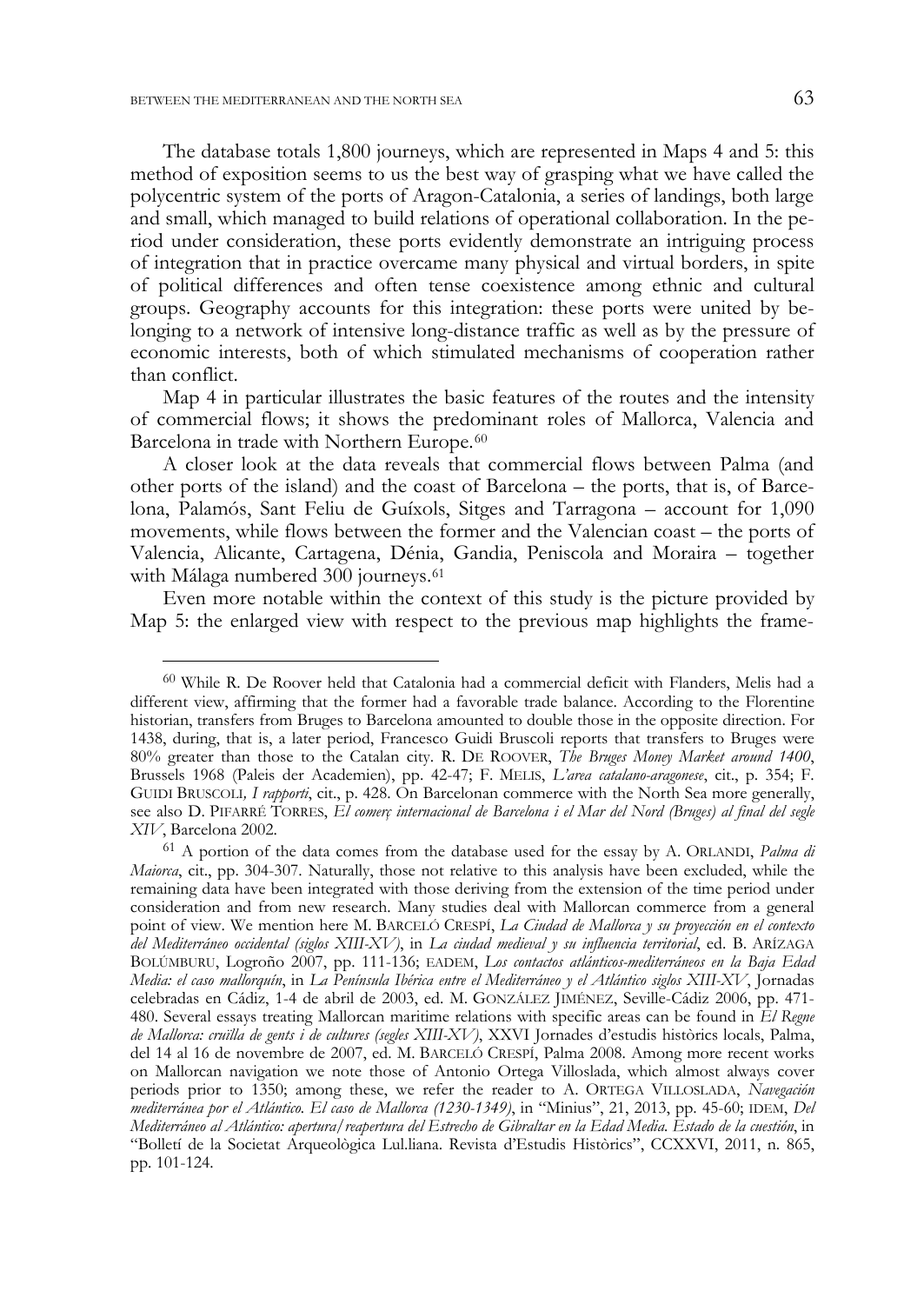work of the 24 ports mentioned in our sources.<sup>62</sup> If we exclude Palma, Valencia and Barcelona, the remaining ports show intensive traffic, which is not only evident from the 136 journeys that we have reconstructed: all of these internal routes were characterized by a continuous movement of smaller boats, hinted at in our sources, which were everywhere ready to transfer people, mail and goods.

This particular network of minor ports carried out multiple functions which went well beyond the normal tasks of moving goods to and from the hinterland. They further carved out spaces in the panorama of long-distance trade through their involvement in an interesting process of replacement and integration with the other ports. From this point of view, they must be distinguished from that less important group of landings distributed along the coast, which are not indicated on our map: the latter functioned as points of reference for fishing operations, as places that could be used as stopping points for fresh water, and as centers that could be reached by small boats which satisfied the occasional needs of the agricultural populations of the hinterland.<sup>63</sup>

<sup>62</sup> Excluding the three main ones (Barcelona, Palma di Mallorca and Valencia), these ports are Alicante, Alcúdia, Andratx, "Capo Vecchio" (Ibiza), Cartagena, Dénia, Gandia, Ibiza, Jávea, Mahón, Málaga, Moraira, Palamós, Peniscola, Sant Antoni de Portmany, Sant Feliu de Guíxols, Santa Eulària des Riu, Sitges, Sóller, Tarragona, Tortosa.

<sup>63</sup> Along the Valencian coast between Vinaròs and Cap de Cerver, between the fifteenth and sixteenth centuries, David Igual Luis has identified the existence of about 40 ports of different dimensions and importance that carried out connection services with Valencia or with other Iberian or international ports: D. IGUAL LUIS, *Non ha portto alcuno, ma sola spiaggia*. *La actvidad marítima valenciana en el siglo XV*, in "Aragón en la Edad Media", 2014, n. 25, pp. 101-134. See also, by the same author, *Valencia. Opportunities of a secondary node*, in *The Routledge Handbook*, cit., pp. 210-228 and *Red portuariay control marítimo en el reino de Valencia (siglos XIII-XV)*, in *Les territoires de la Méditerranée (XIe -XVIe siècle)*, Rennes 2013, pp. 51-71; *Más allá de Aragón. Historia e historiografía de los mercados medievales*, in *Una economía integrada. Comercio, instituciones y mercados en Aragón, 1300-1500*, C. LALIENA CORBERA Y M. LAFUENTE GÓMEZ eds., Saragossa 2012, pp. 69-95, 73-77; *Red portuaria y control marítimo en el reino de Valencia (siglos XIII-XV)*, in *Les territoires de la Méditerranée (XIe-XVIe siècle)*, ed. A. NEF, Rennes 2013, pp. 51-71.

<sup>63</sup> A. ORLANDI, *Mercanzie e denaro*, cit., p. 58 and p. 408. On Valencian port and the port system based on it, see E. CRUSELLES, *El puerto de Valencia en el Mediterráneo medieval (siglos XIII-XV)*, in *Historia del puerto de Valencia*, ed. J. HERMOSILLA, Valencia 2007, pp. 63-125; R. FERRER NAVARRO, *Los puertos del reino de Valencia durante el siglio XIV*, "Saitabi", 1975, n. 25, pp. 103-117. An examination of Catalan ports along the coast north and south of Barcelona is provided by M.T. FERRER I MALLOL in the essay *Navegació, ports i comerç a la mediterrània de la Baixa Edat Mitjana*, in *Comercio, redistribución y fondeaderos. La navigación a vela en el Mediterráneo*, Actas V Jornadas Internacionales de arqueologia Subacuática, J. PÉREZ BALLESTER, G. PASCAL eds., (Gandia, 8 a 10 de noviembre de 2006), Valencia 2007, pp. 113- 166. This writer notes about 50 landings of varying degrees of importance between Saint-Laurent-dela-Salanque and Uldecona (both river ports).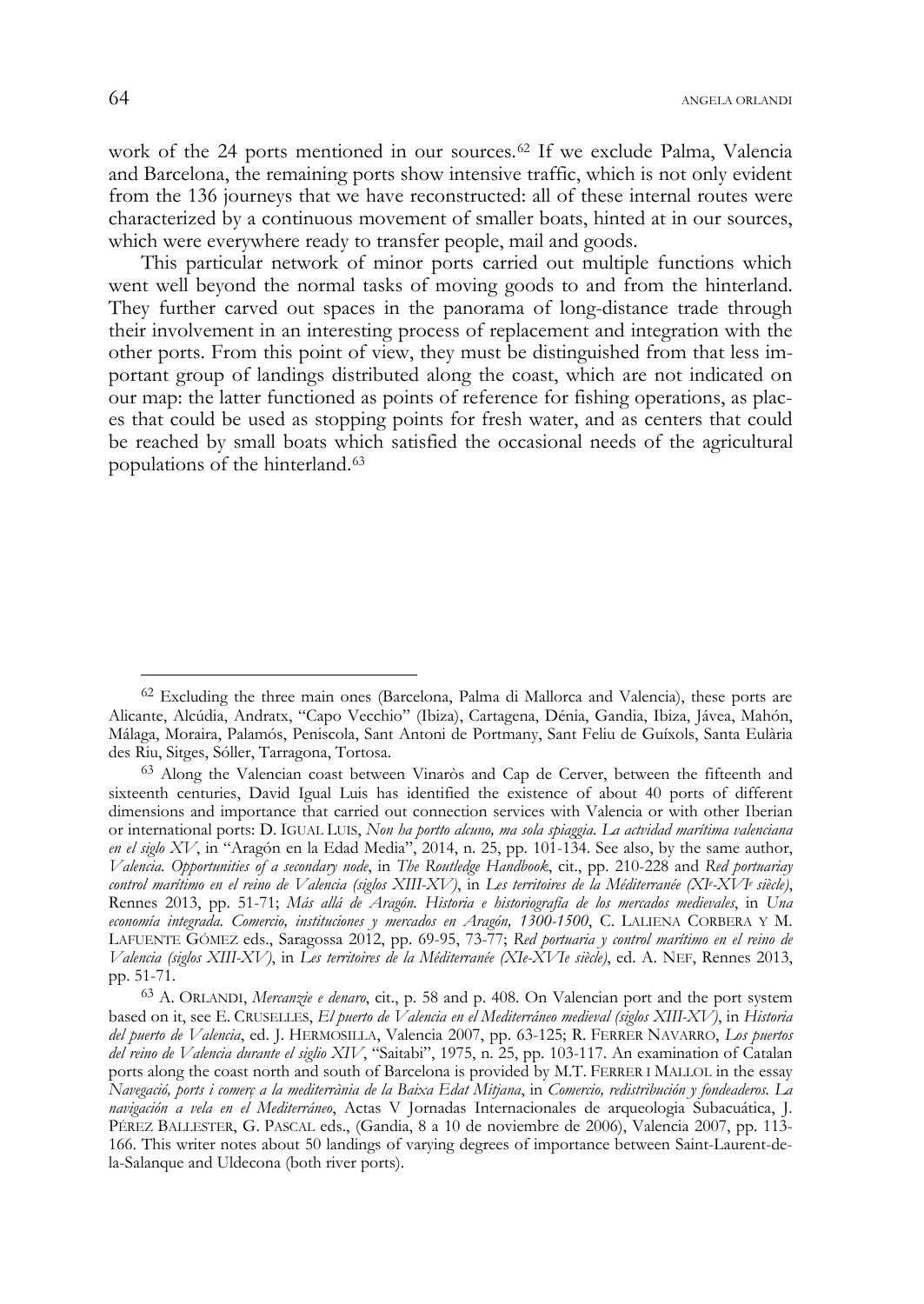

# Map 4. **Ports on the coasts of Aragon-Catalonia in the system of routes toward Northern Europe (1390-1411)**

Map 5. **Ports on the coasts of Aragon-Catalonia in the system of routes toward Northern Europe (1390-1411) (detail)** 

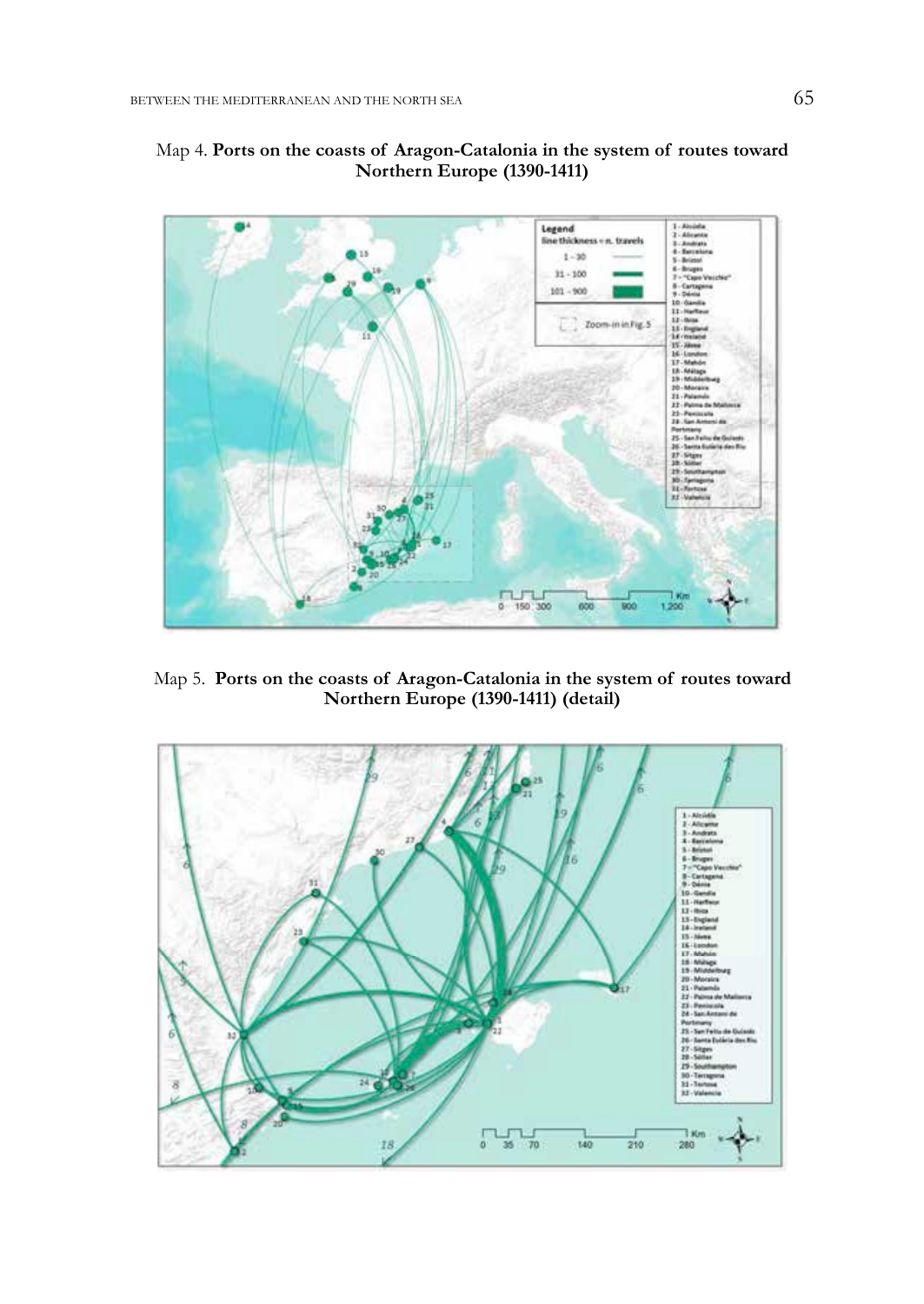Commercial traffic routes were determined by the operational choices of merchants, on one hand, and the actual movement of ships within the port network, on the other. Within this context, regular mercantile exchanges did not always involve the same ports: destinations changed on the basis of considerations that were more economic than political. Indeed with regard to the network of long-distance connections, such as that toward the North Sea, our sources show that in practice these routes were subject to significant changes, especially when they regarded the triangle consisting of the Barcelonan, Valencian and Balearic coasts.

 As it was well connected to Valencia and Palma, Dénia sometimes functioned as a loading port for ships destined for Flanders. This was the case for rice, which was grown around the marshes of the Albufera and loaded onto vessels heading to the port of the Costa Blanca, where it was transferred to ships bound for Bruges.<sup>64</sup>

When ships in Porto Pí were not able to complete their loads to bring to Flanders, they would stop in Dénia to fill their holds with the "semenze" that came there from the many landings along the Valencian coast.<sup>65</sup> In at least one case when no vessels were leaving Palma for the north, it was decided to send alum to Dénia, where a ship was ready to depart for Bruges.<sup>66</sup>

We are, then, dealing with a port whose function was not limited to that of a loading dock for agricultural products and manufactures from its hinterland; rather, Dénia was a true hub within the entire port network. Replacing routine and important landings with others took place smoothly: this fact indeed provides us with the first piece of evidence for the efficient and collaborative interaction of these ports. When Luca del Sera in Valencia learned that four large and three small "Moor"<sup>67</sup> galleys were present near Alicante, he informed his colleague on Mallorca by means of one of the many ships present at port: planned deliveries of cargo to the southern coasts were immediately postponed and some goods were rebooked along safer routes and ports. Naturally ship captains made all the necessary adjustments, as happened the previous year to Berlinghieri Tomasi, who having just left the dock at Palma, suddenly headed back to the island to change his plans.<sup>68</sup>

Other similar examples could be provided: the best known is that of the ports of Peniscola and Tortosa, which regulated the wool trade around Maestrazgo,<sup>69</sup> involving numerous other landings along the coast.

Alternatives for each shipment and the choice of a port and a vessel depended on a merchant's capacity for observation and hence on the efficiency of his network. When merchants learned by letter that "few ships" would be arriving in Pal-

<sup>64</sup> A. ORLANDI, *Mercanzie e denaro*, cit., p. 58 and p. 408.

<sup>65</sup> *Ibid.*, p. 242 and p. 260.

<sup>66</sup> *Ibid.*, p. 227.

<sup>67</sup> *Ibid*., p. 480.

<sup>68</sup> *Ibid.*, p. 368.

<sup>69</sup> On the economic function of Peniscola and its port, see F. MELIS, *La lana della Spagna mediterranea e della Barberia occidentale nei secoli XIV-XV*, in F. MELIS, *I mercanti italiani*, cit., pp. 233-247; A. ORLANDI, *A Man from Prato*, cit., pp. 377-383 and C. RABASSA, *Funcions econòmiques del port de Peníscola durant la baixa Edat Mitjana*, in *La Mediterrània de la Corona d'Aragó, segles XIII-XVI & VII Centenari de la Sentència Arbitral de* Torrellas, 1304-2004, XVIII Congrés Internacional d'Història de la Corona d'Aragó, ed. R. NARBONA, Valencia 2005, 2, pp. 1269-1290.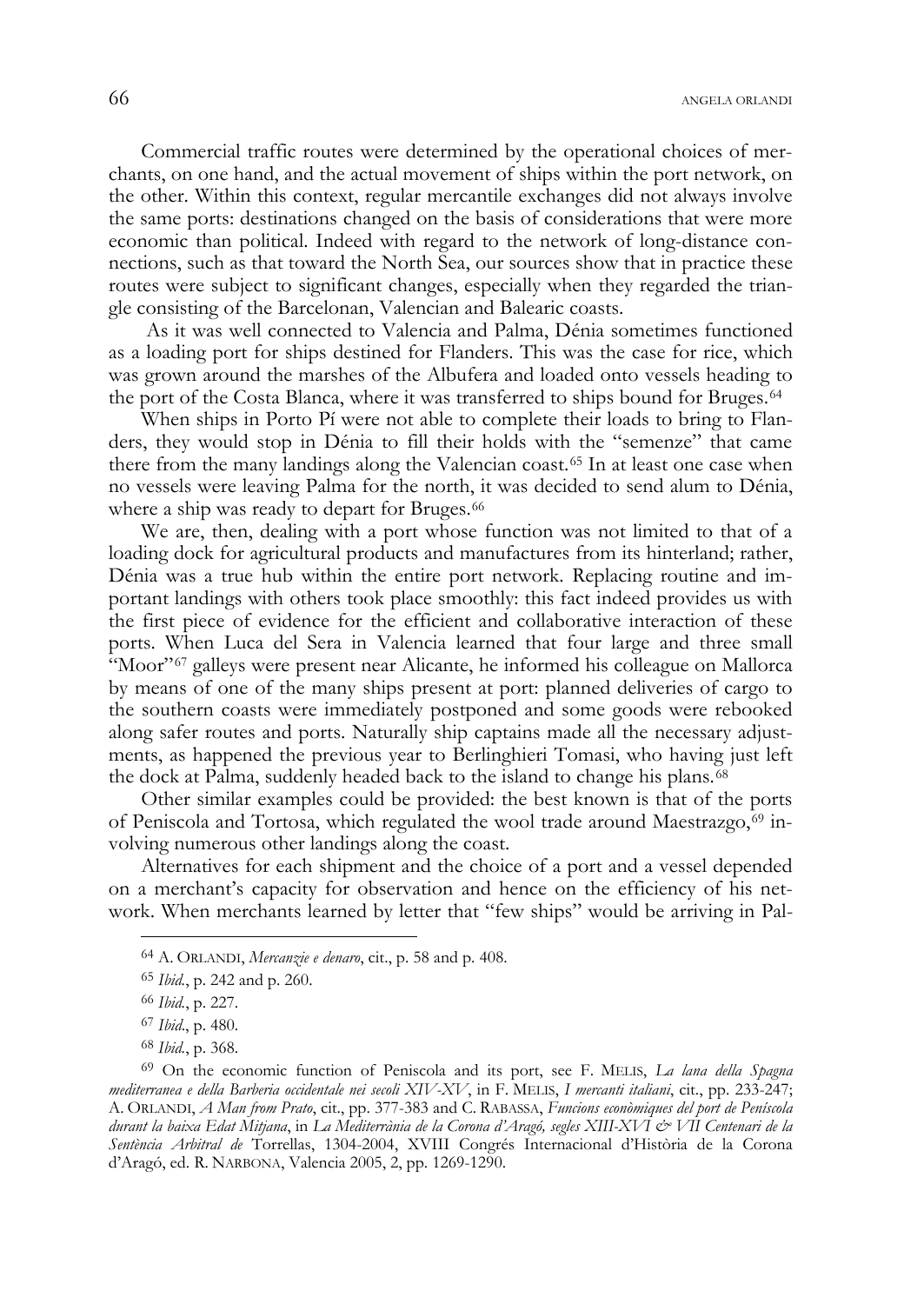ma from Pisa,<sup>70</sup> they took advantage of Giame Teriglio's presence in the nearby landing of Pollensa to send him a delivery of clubmoss and cloth to be loaded onto a Mallorcan vessel bound for the Tuscan city.<sup>71</sup>

Information networks kept operators continuously updated on every possibility of reducing transaction costs. It could sometimes happen that merchants were willing to accept a delay or change of port for reasons of safety or to allow other goods to be loaded.

Often operators took advantage of the obligatory return trips of ships, which offered space in their holds at discounted prices. This occurred once again in Mallorca, when Cristofano Carocci, wishing to benefit from a cheaper transportation rate, sent Berber kermes, "giannetti"<sup>72</sup> and oil<sup>73</sup> to Dénia, casks of oil to Peniscola,<sup>74</sup> and dyer's woad to Gandia.<sup>75</sup> From each of these ports, the goods would then reach Valencia on one of the many boats that sailed along the coast. Similarly, merchants in Valencia relied on Tortosa for shipments of calves bound for the Pisan market.<sup>76</sup>

In light of what we have seen, it is understandable that Ibiza too formed part of this virtuous network, which benefited its small landings, such as Sant Antoni de Portmany, to which many Berber products were shipped.<sup>77</sup>

Movements of ships, then, were influenced not only by such known factors as the rhythms of navigation or the choices of ship captains, but also by a demand for transport that aimed at the most favorable solutions by taking advantage of an efficient information system and of a range of shipping possibilities. It was these mechanisms that created the polycentric system that we have outlined, the network of minor ports that were well integrated into the system of routes with the north.

<sup>70</sup> ASPO, *Datini*, 666, Nofri di Bonaccorso to Francesco Datini and Stoldo di Lorenzo and partners, Mallorca-Florence, 07.02.1394. The transcription of the document can be found in G. NIGRO, *Mercanti in Maiorca. Il carteggio datiniano dall'isola (1387-1396)*, II\*\* Documenti, Prato-Florence 2003, (Fondazione Istituto Internazionale di Storia Economica-"F. Datini" – FUP), p. 466.

<sup>71</sup> ASPO, *Datini*, 530, Ambrogio di Lorenzo Rocchi to Francesco Datini and Manno d'Albizo degli Agli, Mallorca-Pisa, 05.11.1395. The transcription of the letter can be found in G. NIGRO, *Mercanti in Maiorca*, cit., p. 795; ASPO, *Datini*, 530, Ambrogio di Lorenzo Rocchi to Francesco Datini and Manno d'Albizo degli Agli, Mallorca-Pisa, 13.11.1395. The transcription of the document can be found in G. NIGRO, *Mercanti in Maiorca,* cit., p. 801. Cristofano Carrocci sent cloth to the port of Pollença overland.

<sup>72</sup> In all likelihood "giannetti" were skins of unidentified animals. In the documentation they usually appear together with skins of beech marten or deer.

<sup>73</sup> A. ORLANDI, *Mercanzie e denaro*, cit., p. 178; see also *Ibid.*, p. 148 and p. 185.

<sup>74</sup> *Ibid.*, p. 193.

<sup>75</sup> *Ibid.*, p. 397.

<sup>76</sup> *Ibid.*, p. 258.

<sup>77</sup> ASPO, *Datini*, 994, Giovanni di Gennaio to Francesco Datini and Luca del Sera and partners, Ibiza-Valencia, 05.12.1400; ASPO, *Datini*, 994, Tuccio di Gennaio to Francesco Datini and Luca del Sera and partners, Ibiza-Valencia, 14.05.1401; ASPO, *Datini*, 994, Tuccio di Gennaio to Francesco Datini and Luca del Sera and partners, Ibiza-Valencia, 07.11.1401; ASPO, *Datini*, 1072, Giovanni di Gennaio to Francesco Datini and Cristofano Carocci and partners, Ibiza-Mallorca, 10.05.1402. On this topic, see A. ORLANDI, *Ibiza entre el Mediterráneo,* cit., pp. 55-56.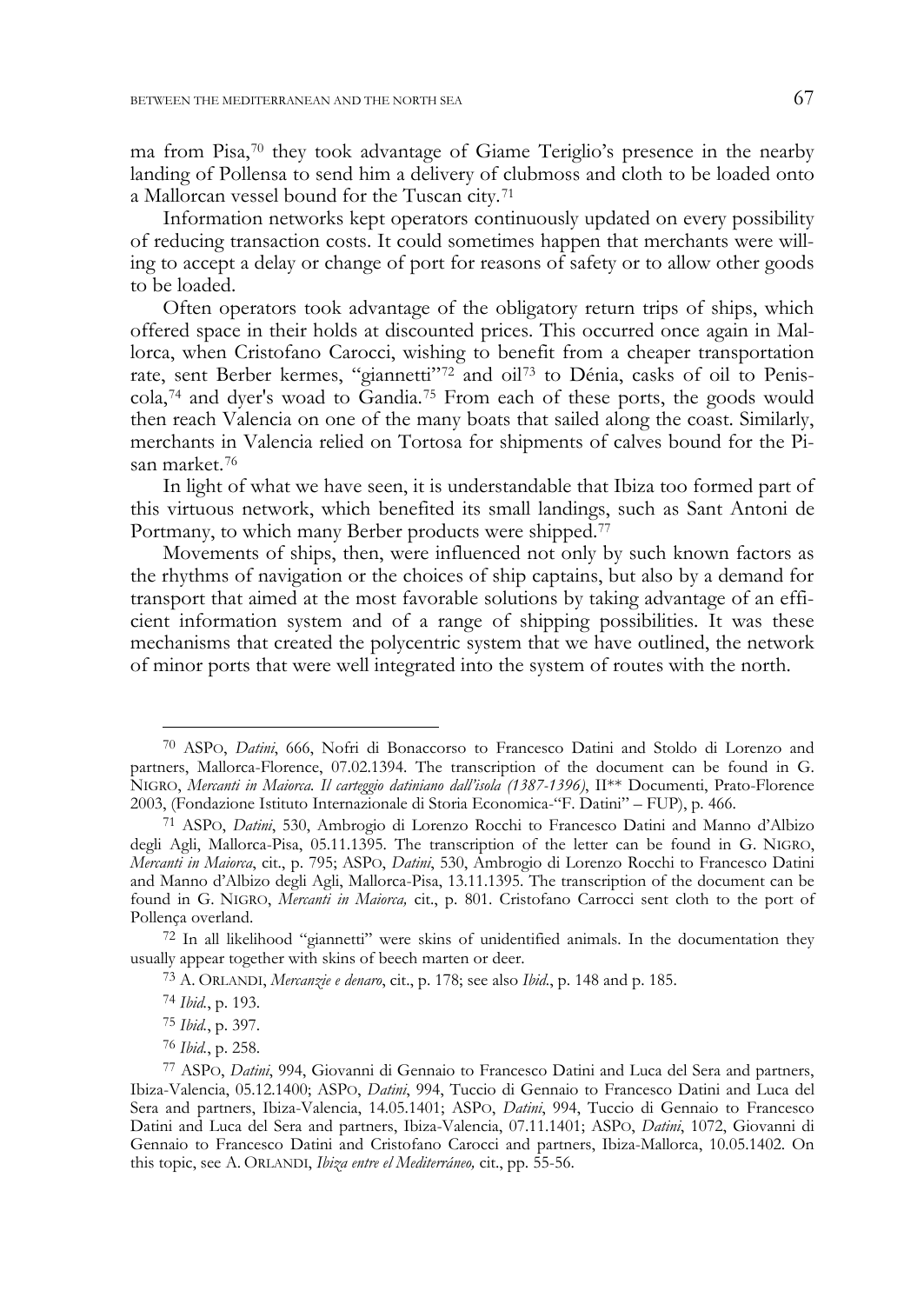## **CONCLUSIONS**

The great number of ships that moved among the many ports along the coasts of the Mediterranean, the Atlantic and the North Sea facilitated the introduction of features of complementarity and interchangeability. This integration guaranteed a system of routes that was not only efficient on a local level but was also useful for long-distance commerce.

The port system of Aragon-Catalonia constitutes a significant example of what we have seen. In this context of constant adjustment of routes and ship cargoes, necessitated by a variety of factors, this system shows how the mechanisms of complementarity between large and small ports were both efficient and routine. Operational collaboration between these ports was ensured by the regularity and frequency with which local fleets moved from one place to another. The tendency to replace one route with another resulted from the attention paid by operators to the movement of goods and to the need to distribute them efficiently. Landings at smaller and lesser known ports were necessary modifications with respect to traditional routes, which in the end guaranteed that goods reached their planned destination.

These dynamic networks had the further result of apparently expanding connections between areas of the hinterland and international commerce. Nuts and dried fruit from the vast and rich terrains south of Valencia were loaded together with the "semenze" produced by the same farmers of Arab origin onto the same vessels of small and medium dimensions: these in turn brought kermes, ostrich feathers, wax, Berber dates and products from southern Spain to loading ports for trade with Northern Europe. These small and medium-sized vessels moved through a network of routes, whose efficient complementarity between places of departure, intermediate stops and destination ports we are able to appreciate today.

The action of those ports – we are reminded of Alicante and Ibiza during the ban of Venetian merchants in Valencia and Palma – not only guaranteed the smooth functioning of international commerce but also sustained the mechanisms of economic integration among the various port centers and their respective hinterlands, given the ability of the former to receive men and goods from distant countries.

We are thus in agreement with those who maintain that institutional policies played an important role in this panorama, in particular their ability to make permeable the multiple material and immaterial borders that characterized those times.

Indeed such borders took the shape of weakly regulated markets, interference on the part of authorities, and conflicts between merchants and between ethnic groups, all of which rendered commerce quite complicated<sup>78</sup> but which were overcome in the end. The drive toward commerce and profit made these men flexible, able to take full advantage of economic and personal relationships to the end of simplifying problems and reducing obstacles. We have found cases in which some merchants shipped goods under the names of others if it was not possible to use their own, turning their colleagues into accomplices in abetting them to get around

<sup>78</sup> A. ORLANDI, *The Catalonia Company*, cit., pp. 371-378.